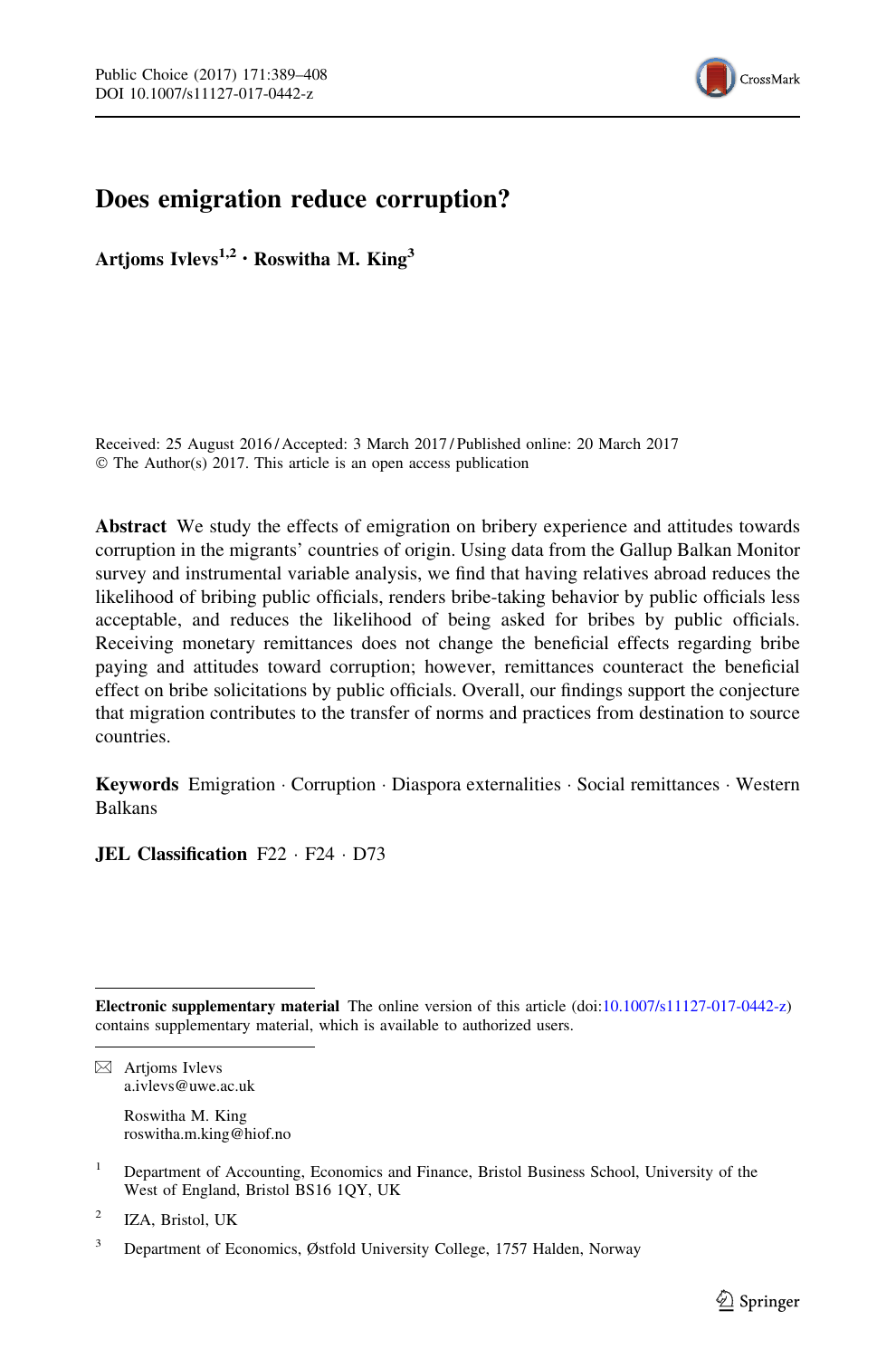## 1 Introduction

Migration and corruption are among the defining issues of socioeconomic development across the world. Migration provides a lifeline and offers safety to millions, while corruption remains one of the most pernicious obstacles to economic and social development.<sup>1</sup> Fighting corruption and managing migration have become major preoccupations of governments across countries at all stages of development. Given the salience of both migration and corruption and the myriad of policy efforts directed toward each of them, it is surprising how little is known about the linkages between the two. Among the underexplored questions are some rather fundamental ones, for example: Does migration augment or reduce corruption in the migration-sending country? It is the focus of this paper.

Specifically, we ask whether emigration of family members and close friends has an effect on bribery experience and attitudes toward corruption of those staying behind. Theoretically, one can conceive of several channels through which migration, as well as remittances, might affect the corruption experiences of those staying behind. Consistent with the migrant value transfer hypothesis (Levitt [1998](#page-19-0)), migrants who work in a country where corruption is less prevalent than in the country of origin may transfer good practices directly from the host country to family members back home, with subsequent reductions in corrupt practices. However, migrant relatives, and especially those receiving monetary remittances, may also become prime targets for bribe solicitation by public officials because of the larger financial resources with which people with migration connections are associated. This may lead to an increase in the incidence of corrupt practices. Offers to bribe may also come from the remittance receivers—they bribe because they can afford it.

Empirically, one of the main challenges of determining the effect of migration on corruption is the potential endogeneity of migration. It could be explained by reverse causality, as corruption may push people to go abroad (Dimant et al. [2013](#page-18-0); Poprawe [2015;](#page-19-0) Schneider [2015\)](#page-19-0). In addition, unobserved characteristics of people (and/or households) may exist that are correlated with both their willingness to migrate and the propensity to bribe public officials. To deal with endogeneity, we conduct instrumental variable analysis wherein out-migration is predicted by economic conditions in migrant destination countries interacted with historical, local-level migrant networks there. Our findings suggest that migration reduces bribery as well as the acceptability of corruption among those staying behind in the migrant source countries.

This paper advances scholarly discourse in several ways. First, it contributes to the nascent literature exploring the ways through which migration and remittances may affect corruption at home.<sup>2</sup> While a few studies have provided evidence at the country or region level (Abdih et al. [2012](#page-18-0); Beine and Sekkat [2013;](#page-18-0) Berdiev et al. [2013;](#page-18-0) Tyburski [2012\)](#page-19-0), to the best of our knowledge only one study has provided household-level evidence on this question: Höckel et al.  $(2015)$  $(2015)$  find that migrant households are less likely to make informal payments to teachers in Moldova. While our conclusions are in congruence with Höckel et al. ([2015\)](#page-19-0), we expand the exploration of the corruption-migration link at the household

<sup>&</sup>lt;sup>1</sup> See, for example, Bologna and Ross ( $2015$ ), Johnson et al. ( $2011$ ) and (Méon and Sekkat  $2005$ ) for the detrimental effects of corruption on entrepreneurship and economic growth. That said, evidence exists that corruption might be 'greasing the wheels' of an economy (e.g., Bologna and Ross [2015](#page-18-0); Dreher and Gassebner [2013](#page-18-0)).

 $2$  More broadly, the paper contributes to a burgeoning literature on 'diaspora externalities'—the effects of emigration on the political, institutional and social outcomes in the migrants' countries of origin (Batista and Vicente [2011;](#page-18-0) Barsbai et al. [2017;](#page-18-0) Bertoli and Marchetta [2015](#page-18-0); Beine et al. [2013;](#page-18-0) Chauvet and Mercier [2014;](#page-18-0) Docquier et al. [2016;](#page-18-0) Li et al. [2017](#page-19-0); Pfutze [2012\)](#page-19-0).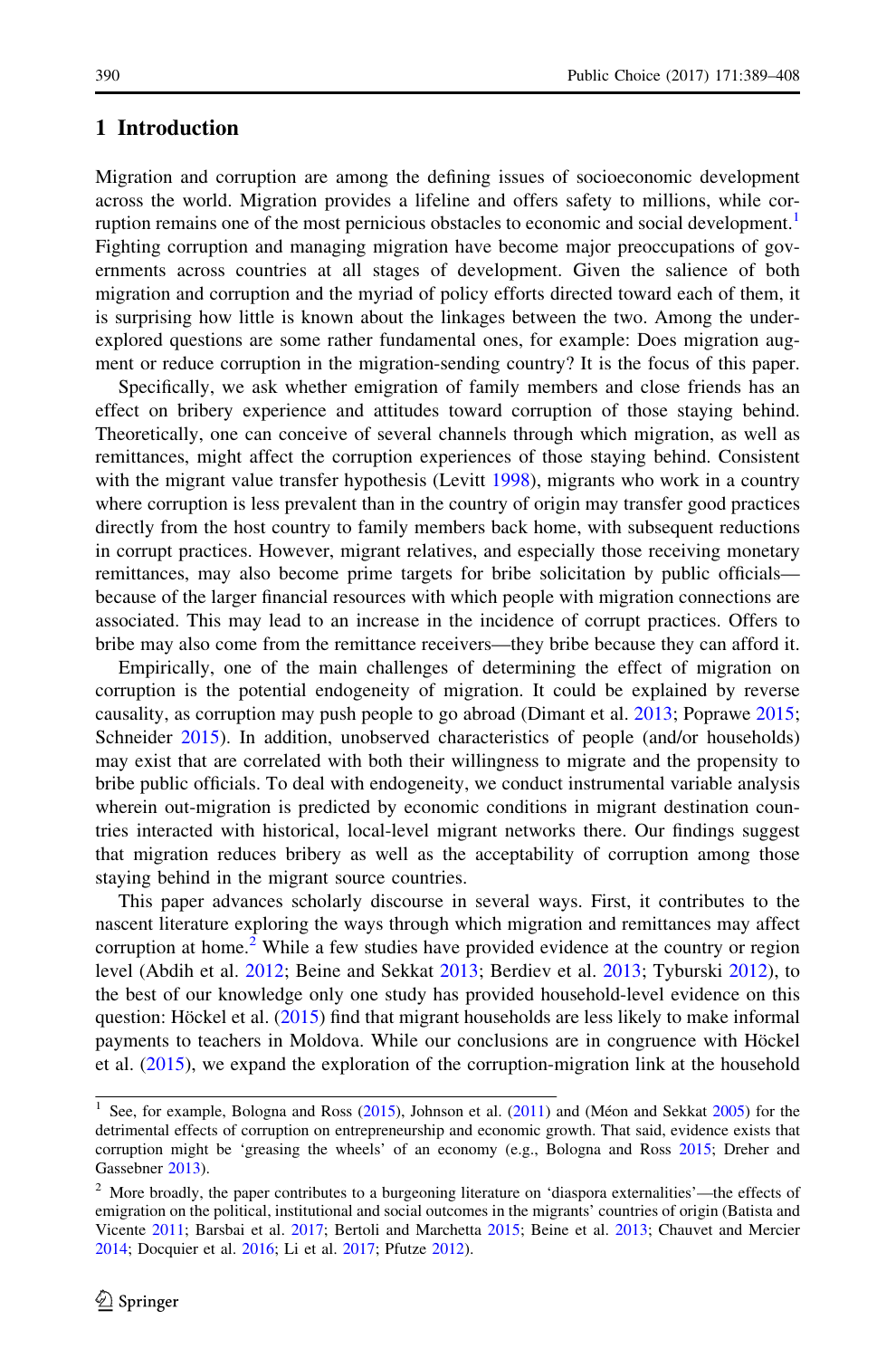level by considering a wider range of public officials as potential bribe takers, making a distinction between migration with and without monetary remittances, and considering attitudes toward corruption as well as actual bribery experiences. Second, we focus our study on the Western Balkan countries, a region with a long and complex migration history, the consequences of which are not well understood. Also known for having some of the worst corruption profiles in Europe, that region is well suited for our analysis of the nexus between migration and corruption. Third, we use a dataset from the Gallup Balkan Monitor, a rich and underexplored dataset, which allows a nuanced pursuit of our research question in a multi-country setting.

The paper proceeds as follows. Section 2 reviews the relevant literature and discusses channels through which migration may affect corruption at home. Section [3](#page-5-0) describes the context. Section [4](#page-6-0) presents our data, variables and estimation strategy. Section [5](#page-12-0) reports and discusses the results, followed by a conclusion.

### 2 Emigration and corruption: Theoretical channels and related literature

One can conceive of several channels through which emigration may affect corruption at home. First, Hirschman's 'exit and voice' approach (Hirschman [1970\)](#page-18-0) has often been used to explain the institutional effects of migration at the country level (see, e.g., Li et al. [2017\)](#page-19-0). According to this framework, migration can be viewed as an 'exit' option for people dissatisfied with their current situations at home. If more entrepreneurial and activist people constitute a large share of the migrants, their 'exit' will result in less pressure and 'voice' exerted against the ruling authorities. This will lead to weaker institutions and governance in the country of origin; corruption would thus be expected to increase with emigration.

However, migrants do not completely 'exit' their countries of origin. Falling communication and transportation costs allow migrants to develop and maintain transnational spaces and communities, and participate in the social, economic and political life both at home and abroad. In this context, initial migrant 'exit' can strengthen 'loyalty'—emotional attachment to the home country—and empower 'voice', encouraging migrants to bring influence to bear on the political and institutional processes in their country of origin (Burgess [2012\)](#page-18-0). Hoffmann ([2010\)](#page-19-0) argues that the externalized 'voice' of the diaspora returns to the home country in an internationalized form and has a stronger political impact than even domestic opposition. Indeed, migrant diasporas are known to have influenced political processes in their countries of origin successfully, at times playing major roles in processes of independence, statehood and democratic reform (Shain and Barth [2003;](#page-19-0) Hladnik [2009](#page-18-0); Phillips [2012](#page-19-0)). Seen from this perspective, emigration has a potential to bring about political change and improvements in governance,<sup>3</sup> including better control of corruption. Beine and Sekkat [\(2013\)](#page-18-0) support this positive 'diaspora externality' conjecture, finding that emigration, and especially high-skilled emigration, has a positive impact on

<sup>&</sup>lt;sup>3</sup> This said, the ruling authorities may be well aware of the threat of challenges to the status quo by the internationally empowered migrant 'voice' and design emigration policies accordingly. Taking a historical example, in the Kingdom of Serbs, Croats and Slovenes of the 1920s, an influential emigration policy proposal towards the pro-Bulgarian Macedonian minority (Bulgarophiles) was as follows: ''If the Bulgarophiles' organization is more vigorous in America than here, it is better to keep them at home and vice versa'' (Miletic [2009,](#page-19-0) p. 110).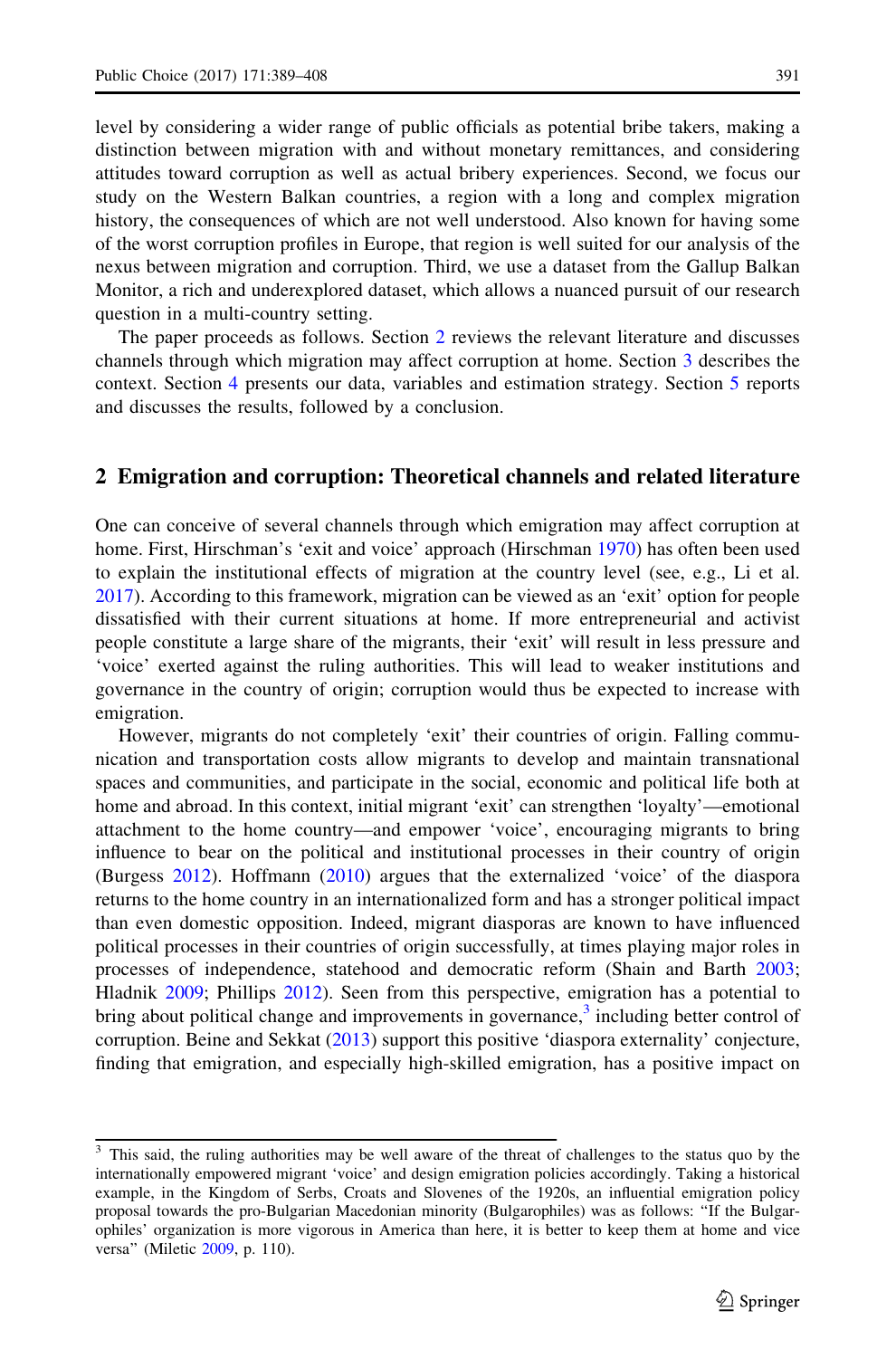several measures of institutional quality in the sending country, such as ''government effectiveness", "regulatory quality" and, crucially for our study, "control of corruption".<sup>4</sup>

Next, while diasporas can influence home-country political processes intentionally and directly, migrants also can unintentionally, and without any political agenda, transfer social and institutional norms and practices to their family members back home. In her seminal work, Levitt ([1998\)](#page-19-0) defines 'social remittances' as ''ideas, practices, identities and social capital'' that migrants internalize in countries of destination and transmit to their countries of origin. Levitt shows that emigration experience changes people as they absorb and internalize behavioral norms, value judgements and institutional arrangements in their attempts to prosper in the host country. Through correspondence, visits and return migration, emigrants transmit these intangibles, exerting considerable influence on home country processes, aided by their status as role models. Levitt ([1998\)](#page-19-0) finds that migrants transfer notions of gender identity and intra-family responsibility, principles of community participation and norms about the work of clergy, judges and politicians.

Levitt's 'social remittances' represent one possible channel through which migration might affect norms and behaviors among family members staying behind, including, and of central interest for this study, norms and behaviors concerning corruption. Depending on whether corruption is more prevalent at home or abroad, migrants can transfer back home better or worse institutional practices and reduce or increase corruption in their countries of origin. Furthermore, this value transfer effect can be either reinforced or weakened by monetary remittances. On the one hand, remittances can imply closer links and more frequent communication between migrants and their family members back home, making value transfer more effective (communication effect). Remittance senders may also be particularly successful in influencing the behaviors and norms of those left behind as the livelihoods of the latter depend on the money sent from abroad. For example, migrants could threaten to stop sending monetary remittances if they think that family members are reluctant to adopt new anti-corruption-related norms and behavior and/or waste remitted money in bribes (*conditionality effect*). The transfer of norms in this case can be explicit (remittance recipients internalize new corruption norms) or implicit (remittance recipients stop paying bribes because they are afraid of losing income supplements from abroad rather than because they internalize new corruption norms).<sup>5</sup>

On the other hand, an income effect can be at work. It is possible that remittances increase both the demand for public services (if remittances are used to start new businesses, buy property, enroll in education, undergo treatment in the hospital—all of which may require more frequent contact with public officials) and the probability of bribery once the contact with public officials has taken place (public officials solicit bribes from remittance receivers or remittance receivers are more willing and able to pay bribes to get higher-quality services quicker). As a result, remittance receivers will be more likely to bribe. This conjecture corroborates the prediction of the theoretical model of Höckel et al. ([2015\)](#page-19-0), whereby people will make informal payments to teachers to improve their

<sup>&</sup>lt;sup>4</sup> In a somewhat different vein, Mariani ([2007](#page-19-0)) argues that the prospect of emigration makes skilled people choose careers related to productive activities (such as entrepreneurship) rather than rent-seeking, corruption-prone activities (such as bureaucracy); this is because productive activities are valued abroad more than rent-seeking is. Such change in the allocation of skilled workers, induced by emigration prospects, would reduce corruption in the home country.

<sup>&</sup>lt;sup>5</sup> Also, migrants may wish family members to change their behavior, but the home country environment may not allow for an easy behavioral change. If migrants understand that fact and continue sending remittances, the conditionality effect and value transfer more generally may not work. See Varese ([2011\)](#page-19-0) for a related argument on the willingness versus opportunity to transfer particular types of behavior.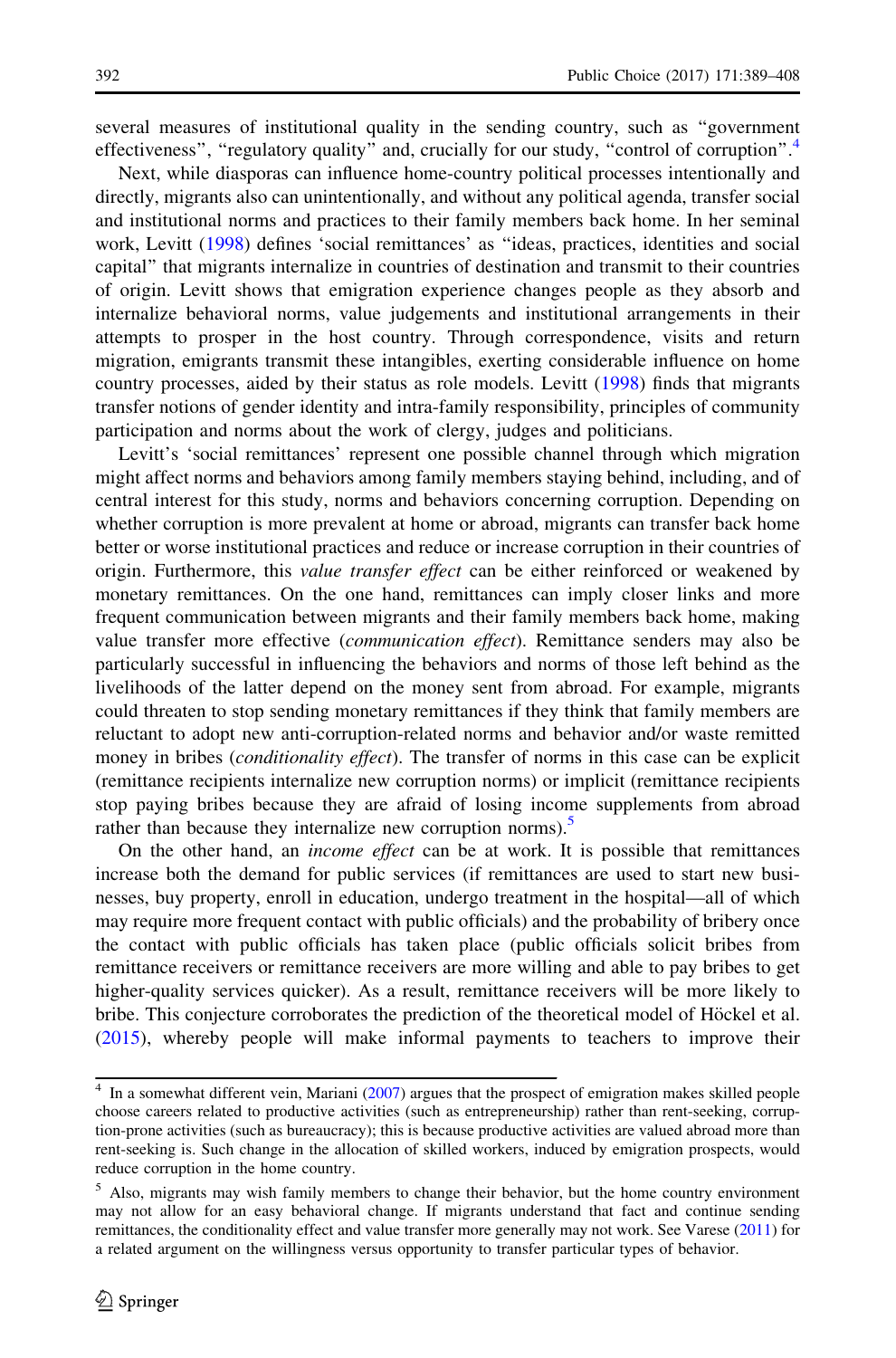| Channel                                      | Direction of effect                                                                             |
|----------------------------------------------|-------------------------------------------------------------------------------------------------|
| Value transfer                               | Less or more corruption, depending on whether corruption is more<br>prevalent abroad or at home |
| Communication effect through<br>remittances  | Amplifies the value transfer channel                                                            |
| Conditionality effect through<br>remittances | Amplifies the value transfer channel                                                            |
| Income effect through<br>remittances         | More corruption                                                                                 |
| Substitution effect through<br>remittances   | Less corruption                                                                                 |

<span id="page-4-0"></span>Table 1 The effects of emigration on corruption outcomes of household members staying behind: summary of channels

children's educational outcomes; as receiving monetary remittances enables people to afford such payments, remittances would be associated with greater corruption in the public education sector.

At the same time, remittances may enable people to consume private sector alternatives to publicly provided goods, if such alternatives exist (e.g., private education or medical treatment).<sup>6</sup> While the theoretical framework of Abdih et al. [\(2012](#page-18-0)) predicts that such shifts towards private goods will make authorities less accountable and eventually make corruption more widespread at the country level, the incidence of bribery for remittancereceiving households may instead go down (substitution effect).

These mixed theoretical predictions find reflection in the ambiguous empirical evidence on the effects of remittances on corruption. For example, in support of their theoretical model, Abdih et al. [\(2012](#page-18-0)) find that, in a cross-section of 111 countries, higher ratios of monetary remittances to GDP lead to less control of corruption, government effectiveness and rule of law. A similar conclusion is obtained by Berdiev et al. [\(2013](#page-18-0)), who study country-level effects of monetary remittances on corruption in a panel (1986–2010) of 111 countries. Contrasting evidence is provided by Tyburski [\(2012](#page-19-0)), who finds that, in 2001–2007, the Mexican states receiving relatively more remittances witnessed downward corruption trends. Among the possible reasons, Tyburski mentions the power of remittances to reduce households' dependence on state programs and clientelism, which encourages voting for opposition parties and increases government accountability. Finally, in an empirical study that is most closely related to ours, Höckel et al.  $(2015)$  $(2015)$  show that parental migration leads to a reduction in informal payments to school teachers in Moldova, which the authors explain with the migration-induced change in corruption norms at the household level (value transfer effect).

Table 1 summarizes channels through which migration may affect corruption at the household level.<sup>7</sup> Note that it may not always be possible to fully disentangle these channels in an empirical analysis. For example, to test the value transfer channel, one needs information on household-level corruption outcomes (e.g., paying bribes or attitudes

 $6$  Some public services are unlikely to have private service alternatives. For example, when starting a new business or buying property, one needs to contact public officials to comply with documentary requirements.

<sup>7</sup> The exit and voice model is not included here as it draws on country level- rather than individual- or household-level channels.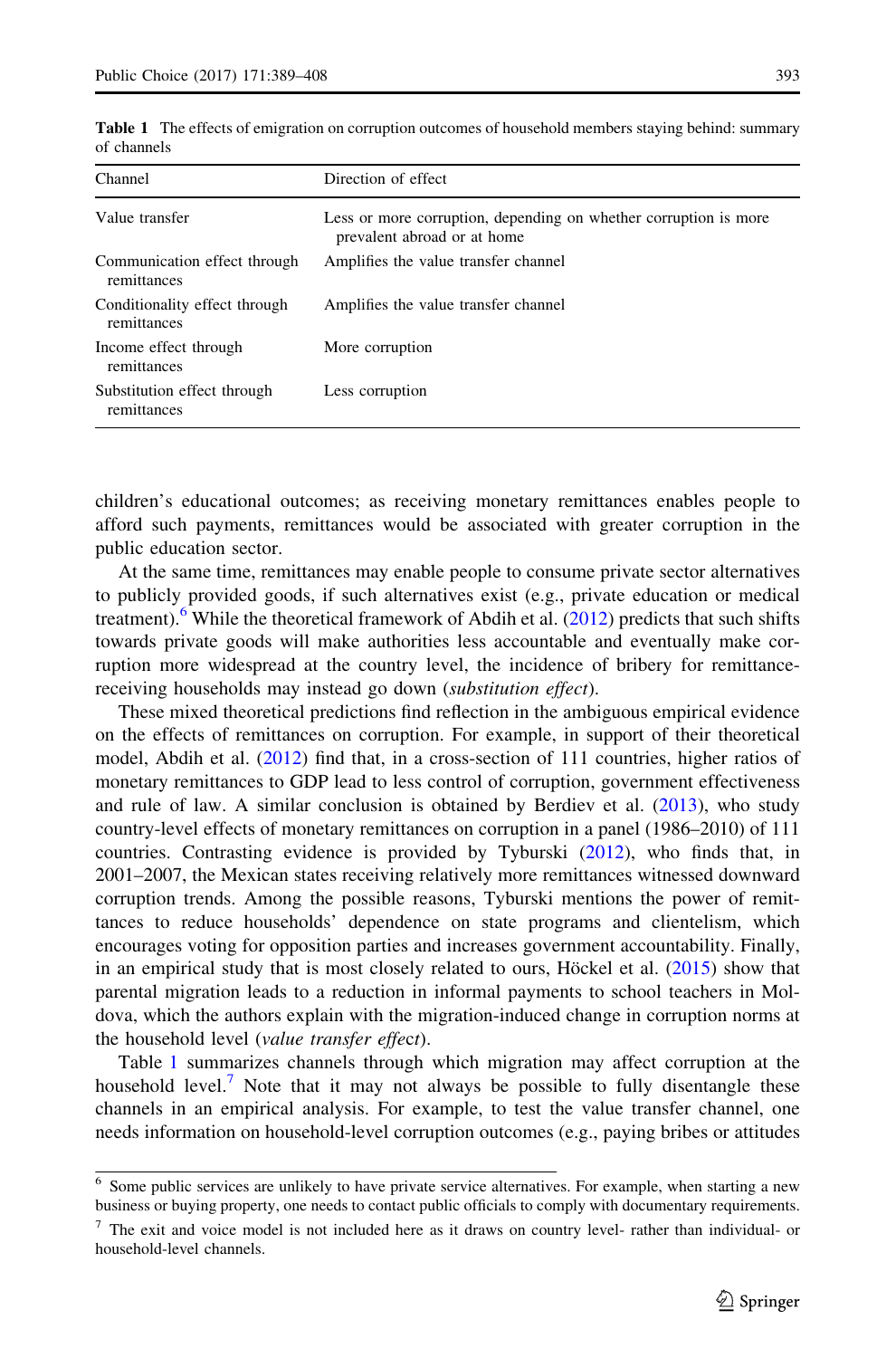<span id="page-5-0"></span>towards corruption), whether households have a family member abroad, as well as on the relative prevalence of corruption at home and in the migrant destination country. In addition, if information is available on whether households receive remittances, one can test for the communication and conditionality effects, although differentiating between the two requires detailed (probably qualitative) information on how exactly value transfer is amplified by remittances. Information on the household-level remittance receipt and corruption outcomes would also allow testing for the income effect. Caution should be applied, however, as remittance recipient households generally are a subset of migrant households. This means that, if included in the analysis without the migration variable, the effect of remittances would capture the net effect of the value transfer, communication, conditionality and income. Finally, testing the substitution channel would require, at the very least, information on the frequency of contacting public officials.

### 3 Context

We focus on the region formerly known as Yugoslavia, which is particularly well-suited for our analysis. Both corruption and migration have been prominent experiences for the region's residents. The ex-Yugoslavian countries systematically have topped the charts of the worst corruption performers in Europe: for example, the 2015 Corruption Perception Index (ranging from 0, the most corrupt, to 100, the least corrupt) of Transparency International (Transparency International [2015](#page-19-0)) reports scores of 33 and 38 for Kosovo and Bosnia & Herzegovina (the only other European countries with scores below 40 are Albania, Russia, Belarus and Ukraine). A large survey conducted in the Western Balkans in 2010 (United Nations Office on Drugs and Crime [2011\)](#page-19-0) indicates that 17% of the adult population in the region had direct or indirect exposure to bribery in the year prior to the survey.

In most countries of the former Yugoslavia, decades of emigration generated massive diasporas and large inflows of monetary remittances. Emigration has been a longue duree phenomenon in the region: large scale transoceanic out-migration to the United States, Canada, South America and Australia occurred at the end of the 19th and beginning of the 20th century, as well as in the interwar period (Brunnbauer [2009](#page-18-0)). A major post-WWII wave of migration was triggered in the 1960s, when the Yugoslavian government signed bilateral recruitment agreements with Germany, France, Austria, Switzerland, Sweden, Australia and other countries of the industrialised world (see column 1 of Table [2](#page-6-0) for the distributions of migrants by country in 1971). The contracting of these 'guest worker' schemes was motivated, on the one hand, by the economic boom and growing demands for construction and manufacturing workers in the Western world and, on the other, by the surge in unemployment following Yugoslavia's market-oriented reforms in the 1960s. The Yugoslavian government actively supported emigration of workers, considering it a 'necessary evil' to alleviate labor market problems (Mlinaric [2009](#page-19-0)). Overall, 3.8% of all Yugoslav citizens worked abroad in 1971 (Brunnbauer [2009](#page-18-0)).

The guest worker out-migration was assumed to be of a temporary nature. This, however, did not prove to be the case: when jobs dried up after the 1973 oil shock, many temporary migrants stayed in the host countries and migration continued in the form of family reunifications in the 1970s and 1980s (Zimmerman [1987](#page-19-0)). Migration became a mass phenomenon in Yugoslavia, engendering cultures of migration fuelled further by the consumerism launched by migrants' remittances (Brunnbauer [2009\)](#page-18-0). Remittances continue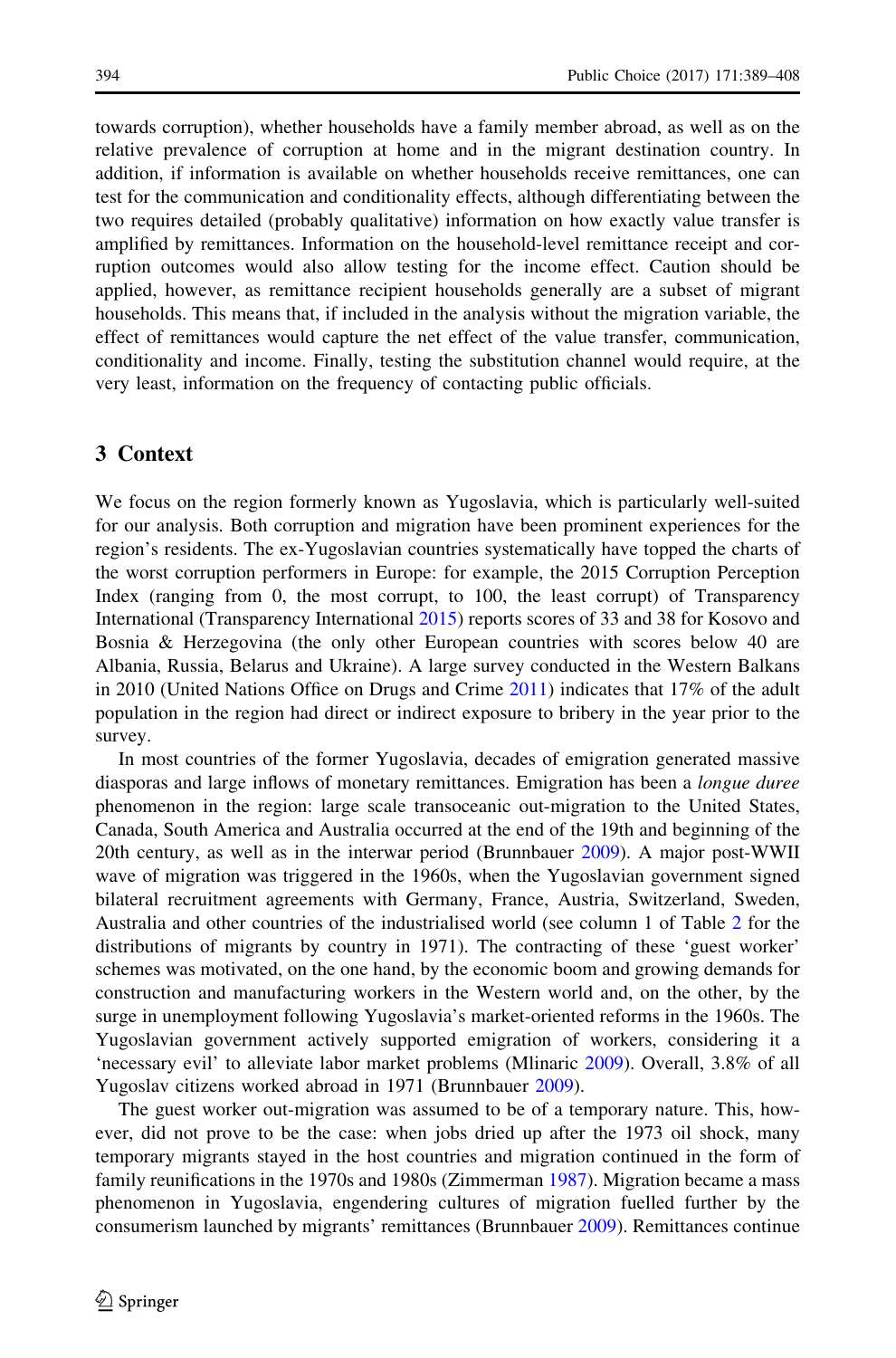| Country of destination                     | 1971 <sup>a</sup> $(\%)$ | $2010-2011^b$ (%) |
|--------------------------------------------|--------------------------|-------------------|
| Germany                                    | 61.2                     | 37.3              |
| Austria                                    | 12.3                     | 12.1              |
| Australia                                  | 6.0                      | 6.6               |
| France                                     | 5.5                      | 5.3               |
| United States and Canada                   | 4.4                      | 22.7              |
| Belgium, Netherlands, Luxemburg and Sweden | 3.5                      | 10.8              |
| Switzerland                                | 3.2                      | 13.2              |
| Italy                                      |                          | 7.5               |

<span id="page-6-0"></span>Table 2 Distribution of Yugoslav migrants by destination, 1971 and 2010–2011 source Baucic ([1973b\)](#page-18-0); Gallup Balkan Monitor

Share of all emigrants

<sup>b</sup> Share of households indicating that their relatives/friends live in a particular country (up to three destinations possible)

United Kingdom 2.4

to be large: in 2014, migrant money transfers ranged from 8 to 16% of GDP in Bosnia and Herzegovina, Kosovo, Montenegro and Serbia (Source: World Bank Development Indicators [2012\)](#page-19-0).

How do we expect the theoretical channels linking emigration and corruption to work in the post-Yugoslav context? First, given that most migrant destinations—both historical and contemporary—are developed Western countries that have lower levels of corruption relative to successor states of former Yugoslavia, any migration-induced transfer of corruption-related values, norms and practices should then result in a lesser proclivity for corrupt practices among migrant family members staying behind. Second, the literature that we surveyed does not reveal any specific features in the post-Yugoslav context that would block transmission along other channels described in Table [1.](#page-4-0) Monetary remittances could raise or lower corruption, depending on whether the income effect or the substitution effect dominates, as described in Table [1.](#page-4-0)

# 4 Data, variables and estimation strategy

### 4.1 Data

The quantitative analysis is based on the Gallup Balkan Monitor survey. The survey, best characterized as repeated cross-sections, was carried out in Albania, Bosnia and Herzegovina, Croatia, Kosovo, Macedonia (Former Yugoslav Republic of Macedonia)), Montenegro and Serbia in 2006, and annually from 2008 to 2011, by the international opinion poll agency, Gallup. Nationally representative samples consisted of approximately 1000 people interviewed in each country each year (further details on the survey design and implementation are provided in the Supplementary Information document). As our instrumental variable analysis uses data from the former Yugoslavian population census, we exclude Albania, which was not part of Yugoslavia, from our sample. We also exclude the years 2006, 2008 and 2009 from the analysis, as the key question on the actual bribe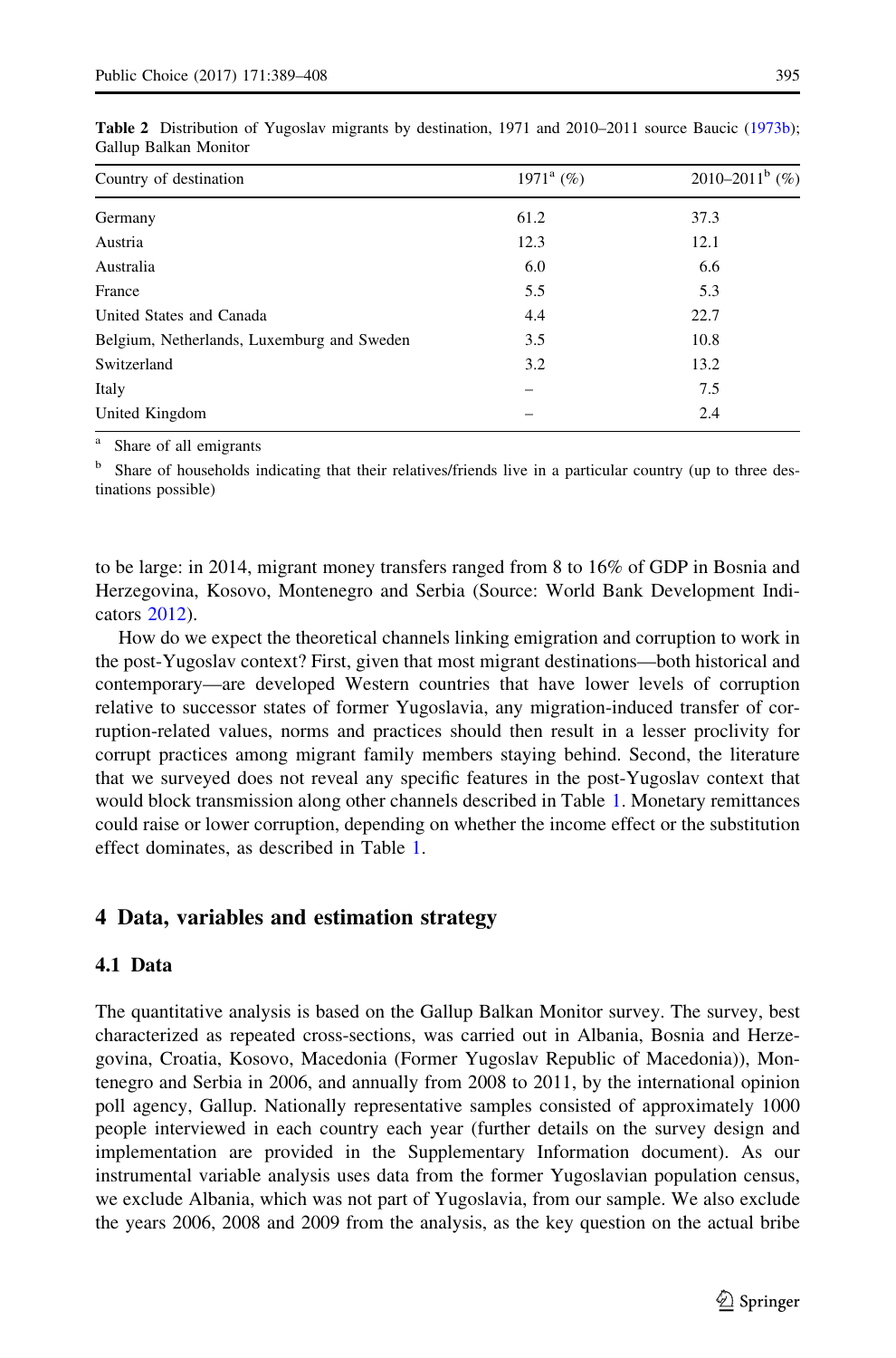payment was not asked in these years. Our dataset thus covers six countries over two years and consists of just over 12,000 observations.

# 4.2 Variables

## 4.2.1 Corruption-related variables

A nested question is used to capture households' actual bribe-paying experiences. First, the respondents were asked whether, in the 12 months prior to the interview, they or anyone in their household had contact with any of the following public institutions/organizations: (1) education system, (2) judiciary, (3) medical services, (4) police, (5) registry and permit services, (6) utilities, (7) tax revenue, (8) land services and (9) customs. If the answer to the contact question was affirmative, the respondents were then asked, with reference to each institution, whether they or anyone in their household ''paid a bribe in any form''. Based on this information, we construct two dichotomous variables. First, the variable contacted public official is equal to 1 if, in the 12 months prior to the interview, the respondent or someone in the household contacted at least one type of public official, and 0 if there had been no contact. Second, the variable *paid a bribe* is equal to 1 if a bribe was paid to at least one type of public official, and 0 if at least one type of official was contacted, but no bribe was paid; this variable is based on the sub-sample of respondents who had contact with at least one type of public official. Although we are most interested in how migration affects the likelihood of paying bribes, we also want to check how migration affects the likelihood of contacting public officials, as contact increases bribery indirectly (Ivlevs and Hinks [2015a\)](#page-19-0).

The respondents also were asked: ''During the past year, has any government official or a civil servant, for instance a customs officer, police officer or inspector, asked you or expected you to pay a bribe for his service?'' Based on this question, we construct a dichotomous variable was asked for bribe (this variable is based on the full sample of respondents). Note that an affirmative answer to this question does not necessarily mean that the bribe actually was paid.

Finally, to capture the respondents' attitudes towards corruption, we rely on a set of questions wherein the respondents were asked to provide their opinions on four types of behavior: (1) offering some money/gifts to a public official to speed up administrative procedures; (2) offering some money/gifts to a teacher to help one's child to pass an exam; (3) a public official taking money/gifts from clients to top up a low salary; (4) a teacher asking for money/gifts to help one's child pass an exam. Respondents chose from a menu of four possible answers to each question: ''it is always unacceptable'', ''it is slightly unacceptable'', ''it is sometimes acceptable'' and ''it is always acceptable''. Assigning these answers values 1–4, we use principal component analysis to create an index of acceptability of bribe offering (behaviors 1 and 2) and an index of acceptability of bribe taking (behaviors 3 and 4).<sup>8</sup> In this way, we capture both the 'give' and 'take' of corrupt interchanges as reflected in respondents' attitudes.

<sup>&</sup>lt;sup>8</sup> The eigenvalues of the first principal component for the two indexes are 1.71 and 1.79, respectively. Note that our results remain unchanged if the two indexes are created by summing up the values of the input variables.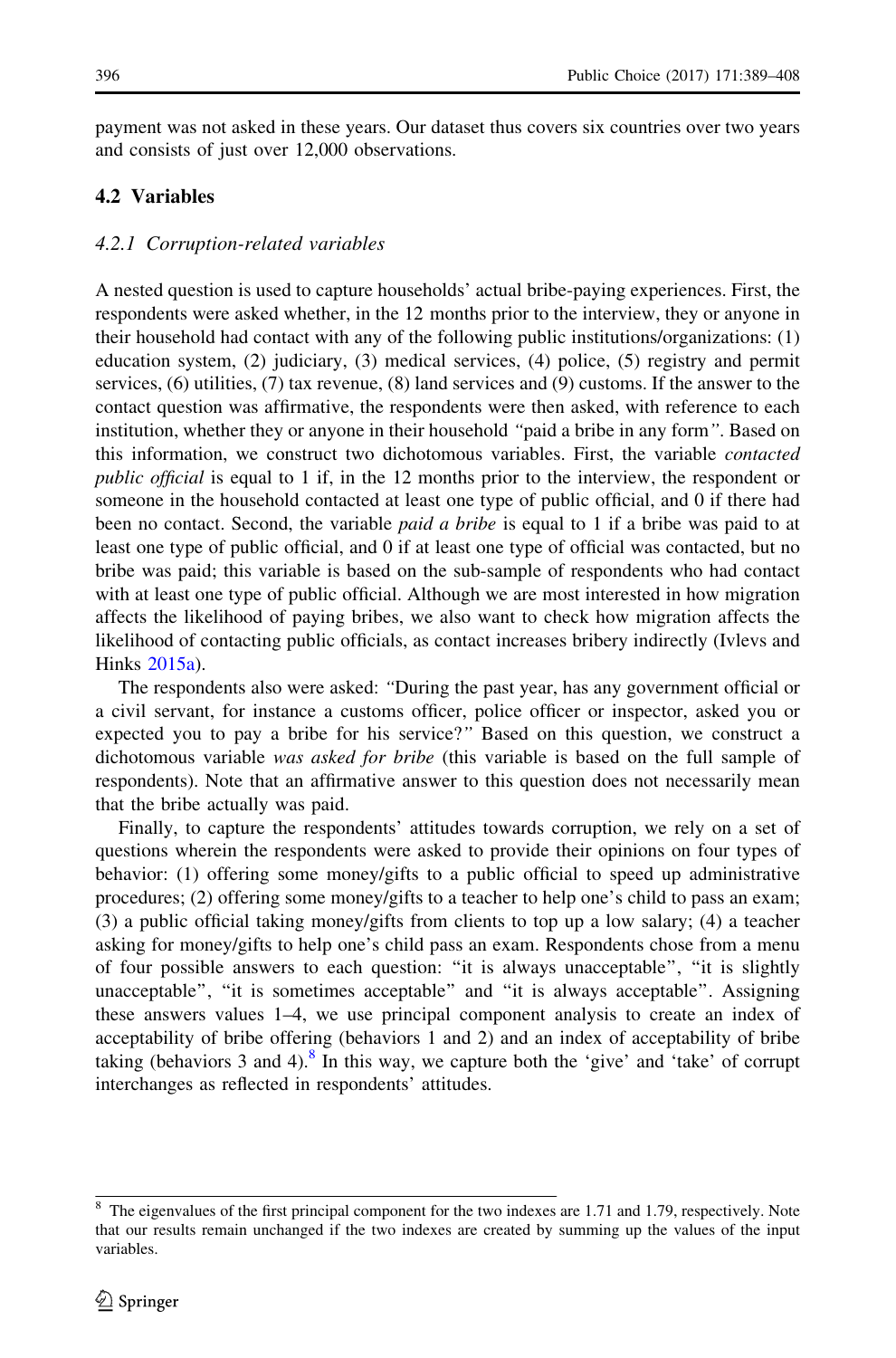#### 4.2.2 Migration-related variables

To construct our migration-related variables, we use two of the survey's questions. First, ''In the past 12 months, did this household receive help in the form of money or goods from another individual'', with possible answers (1) Yes, living in this country; (2) Yes, living in another country; (3) Yes, both (living in this or another country); and (4) No. We combine the second and third answers to this question to construct a dichotomous variable, remittances. Second, the respondents were asked, ''Do you have relatives or friends who are living in another country whom you can count on to help you when you need them, or not?'' This question captures foreign networks. An affirmative answer to it would imply that a respondent maintains a minimum level of communication with the relative/friend abroad, which, arguably, is a necessary condition for an efficient transfer of values, norms and practices from migrants to those staying behind.<sup>9</sup>

We also have information on the countries where the respondents' friends and relatives reside. The majority of them are Western industrialized economies (see column 2 of Table [2](#page-6-0)); we also observe a close correspondence between these countries and the destinations of the Yugoslav workers in 1971. However, in 11% of cases, the destinations represent the successor states of the former Yugoslavia. We refrain from identifying relatives and friends living in those countries as foreign networks, as they are likely to originate from past internal migration, formation and shifting of national borders after the breakdown of Yugoslavia, as well as the refugee flows of the 1990s and 2000s.<sup>10</sup> Thus, our focus is on international migrant networks, which, geographically, extend beyond the borders of the former Yugoslavia. We construct a dichotomous variable non-recipient *migrant household*, which is equal to 1 if a respondent has a relative/friend abroad but does not receive remittances, and 0 otherwise (remittance-recipient or non-migrant household). We, therefore, have two variables capturing migrant households with and without incoming monetary remittances.<sup>11</sup>

### 4.2.3 Socio-demographic characteristics and other controls

Following the literature on the micro-determinants of bribery (see, e.g., Ivlevs and Hinks [2015a,](#page-19-0) [b](#page-19-0)), in all regressions we include the following sociodemographic controls: age (measured in years, continuous), and dichotomous variables for gender, education level (primary, secondary, tertiary), five within-country income quintiles, four degrees of urbanisation (rural area/farm, village/small town, suburb of a large city, large city), and main religious affiliations (Orthodox, Catholic, Muslim, other). Country/region fixed effects (dichotomous variables for Croatia, Bosnia and Herzegovina, Serbia, Macedonia,

<sup>&</sup>lt;sup>9</sup> Note that the way in which the networks' question is phrased probably overestimates the effects of migration relative to a more standard definition of foreign networks relying on any relatives or friends abroad.

<sup>&</sup>lt;sup>10</sup> For the purposes of this paper, respondents with networks in former Yugoslavia are considered nonmigrant households and they are not dropped from the analysis.

 $11$  An alternative is to use an 'inclusive' dummy for migrant households regardless of whether they receive remittances and a dummy for remittance receipt. Such a choice of migration dummies would work for the non-IV estimations; we have done it as a robustness check and the results are in line with those presented in Table [3.](#page-9-0) However, the estimation of the IV models with two endogenous regressors would necessitate at least two instruments. With only one convincing instrument at hand, we choose to use the non-overlapping migration dummies, which help us identify different types of migrant households and can be included in the IV models separately.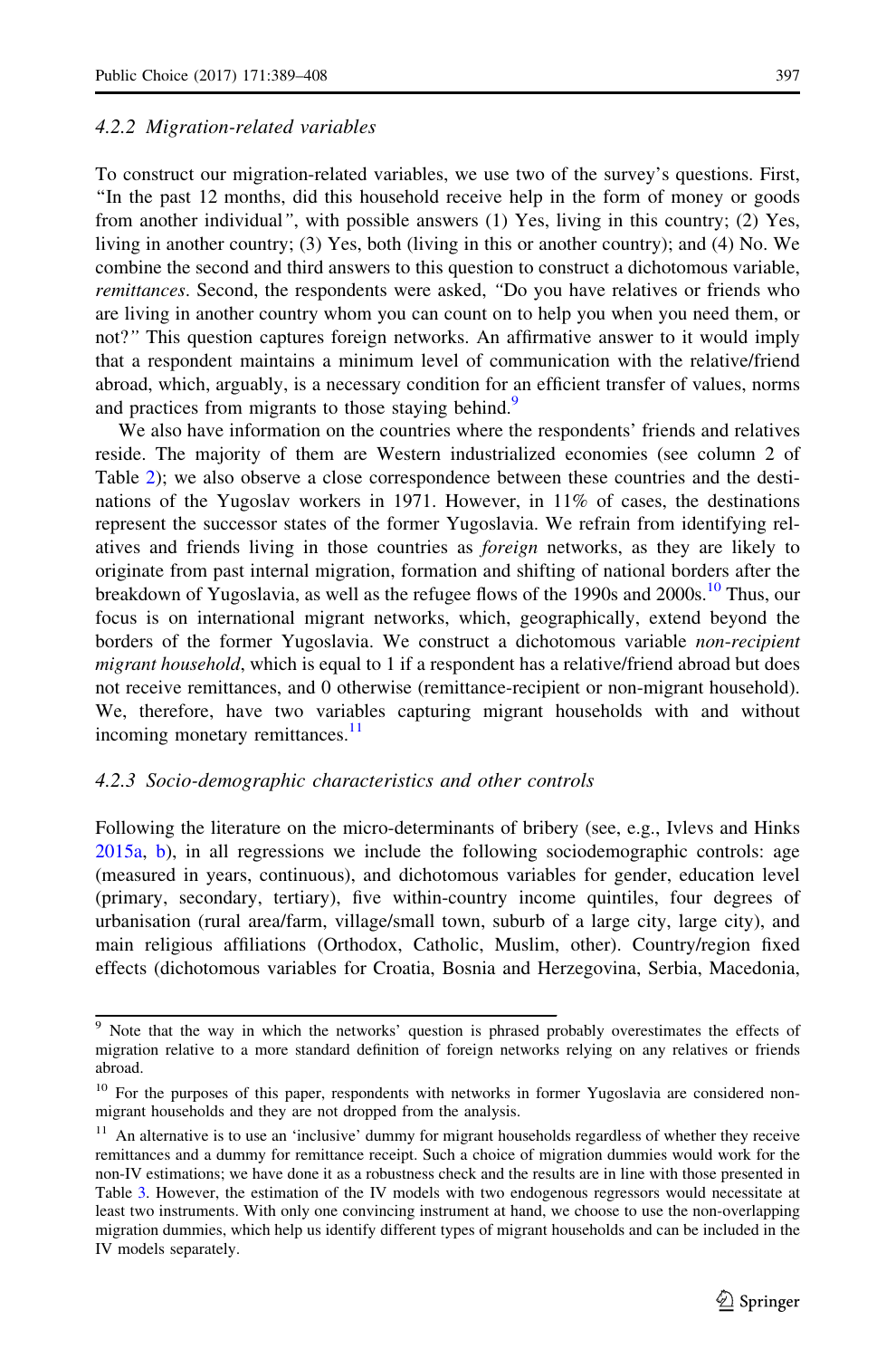|                                       | Contacted<br>public official<br>Probit | Paid a<br>bribe<br>Probit | Was asked<br>for bribe<br>Probit | Accept bribe<br>offering<br><b>OLS</b> | Accept bribe taking<br>by officials<br><b>OLS</b> |
|---------------------------------------|----------------------------------------|---------------------------|----------------------------------|----------------------------------------|---------------------------------------------------|
|                                       | (1)                                    | (2)                       | (3)                              | (4)                                    | (5)                                               |
| Relatives abroad, no<br>remittances   | $0.237***$<br>(0.054)                  | 0.059<br>(0.063)          | $0.224***$<br>(0.068)            | $-0.047$<br>(0.055)                    | $-0.061$<br>(0.049)                               |
| Remittances                           | $0.237***$<br>(0.082)                  | 0.112<br>(0.075)          | $0.333***$<br>(0.075)            | 0.060<br>(0.093)                       | 0.008<br>(0.084)                                  |
| Socio-demographic<br>controls         | Yes                                    | Yes                       | Yes                              | Yes                                    | Yes                                               |
| Country/region fixed<br>effects       | Yes                                    | Yes                       | Yes                              | Yes                                    | Yes                                               |
| Year dummy $(2011)$                   | Yes                                    | Yes                       | Yes                              | Yes                                    | Yes                                               |
| <b>Observations</b>                   | 12,084                                 | 8771                      | 12,084                           | 11,743                                 | 11,678                                            |
| Prob > Chi <sup>2</sup> /<br>Prob > F | 0.000                                  | 0.000                     | 0.000                            | 0.000                                  | 0.000                                             |

<span id="page-9-0"></span>Table 3 Relatives abroad, remittances, and corruption experience and attitudes: conditional correlations

\*\*\*  $p \lt 0.01$ ; \*\*  $p \lt 0.05$ ; \*  $p \lt 0.1$ , robust standard errors, clustered at the municipality level, in parentheses. Only respondents who had a contact with public officials are included in Model 2. See Supplementary Information for complete econometric output

Kosovo, Montenegro, as well as for the Serbian region of Vojvodina) are entered to control for unobserved country-level factors (time-invariant between 2010 and 2011), which could be correlated both with migration intensity and corruption outcomes.<sup>12</sup> The definitions and summary statistics of all variables can be found in the Supplementary Information document.

#### 4.3 Estimation strategy and instrument

Our objective is to estimate the following model:

$$
CORRUPTION_{ij} = \alpha + \beta MIGRATION_{ij} + \gamma X'_{ij} + \pi_j + Year\_2011 + u_{ij},
$$
 (1)

where, for individual  $i$  living in country  $j$ , the dependent variable *CORRUPTION* stands, in alternative specifications, for the variables capturing bribery experience and attitudes towards corruption, the explanatory variable MIGRATION stands for migration-related variables (remittance-recipient and non-recipient migrant households). Vector X includes sociodemographic controls, the  $\pi_i$  are country/region fixed effects, Year\_2011 is a dichotomous variable for year 2011,<sup>13</sup> and  $u_{ii}$  is the error term.

Given the binary nature of the corruption related variables paid a bribe, contacted public official and was asked for bribe, we estimate the models that use them as dependent variables with binary probit. The models explaining attitudes to corruption are estimated with OLS. We first report *conditional correlations*, i.e., the results of the models that do not

 $\frac{12}{12}$  Importantly, the inclusion of the country/region dummies automatically controls for having a historical connection to the Austro-Hungarian empire (Croatia, Bosnia and Herzegovina and Vojvodina once were part of the empire), which might be driving both present-day corruption (Becker et al. [2016\)](#page-18-0) and migration through a particularly favorable emigration regime that citizens of the Austro-Hungarian empire enjoyed at the turn of the 20th century relative to people in other parts of Yugoslavia.

<sup>&</sup>lt;sup>13</sup> Recall that our data come from two repeated cross-sectional surveys conducted in 2010 and 2011.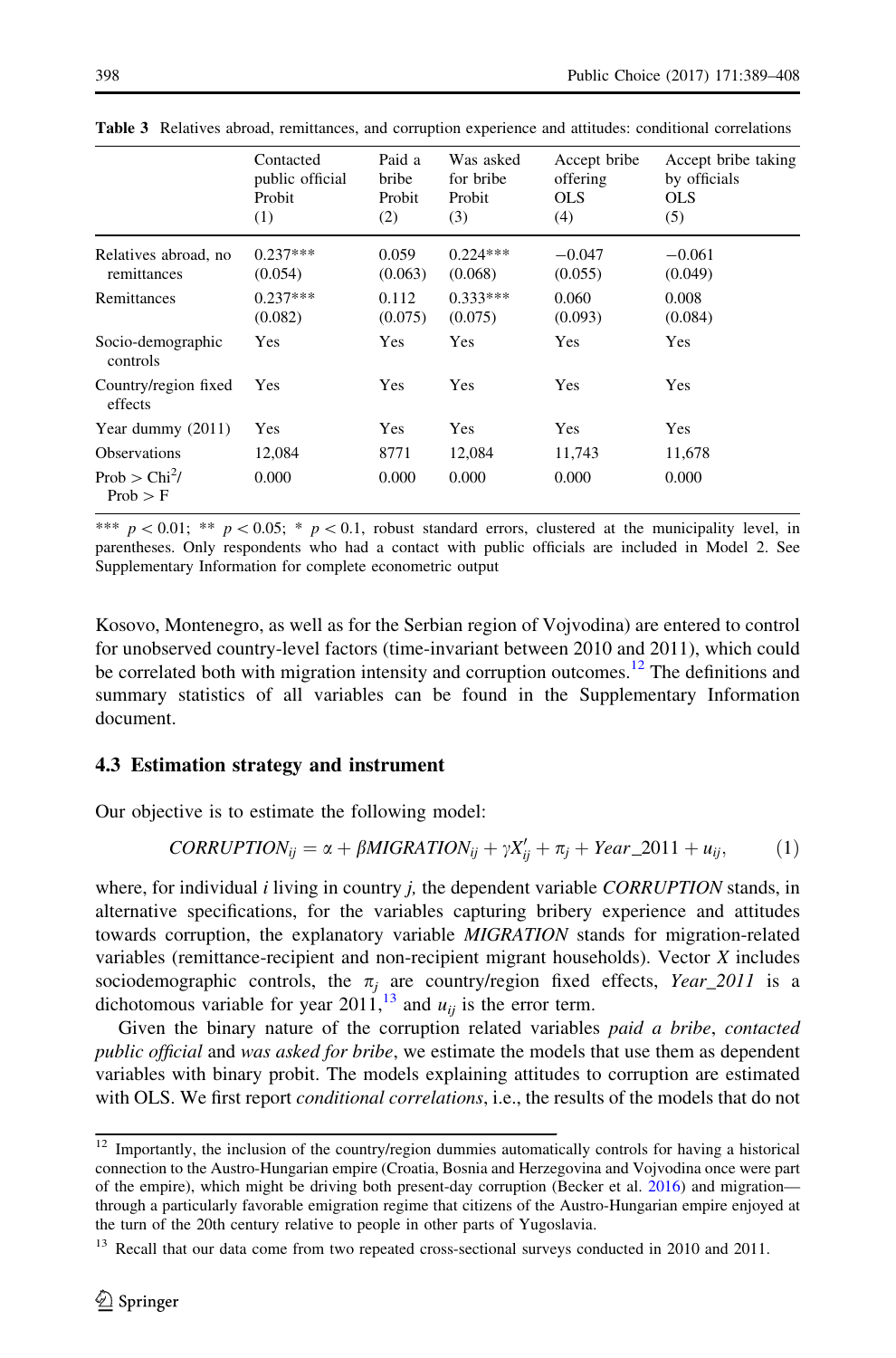address the potential endogeneity of migration and remittances. We then use the instrumental variable (IV) approach to deal with potential endogeneity and determine the *effect* of migration on corruption experiences and attitudes.

The endogeneity of migration could arise from reverse-causality, if corruption at home pushes people abroad or if people emigrate with an intent of accumulating resources toward engaging in corruption in the home country at a later stage (e.g., paying a doctor for major surgery or accelerating the licencing process when starting a new business). The very process of preparing to emigrate can make people more prone to corruption so as to secure speedy delivery of passports, visas, certificates of health and so on. If such sources of endogeneity are present, we would expect the effect of emigration on corruption, estimated in correlational analysis, to be biased upward. In addition, unobserved characteristics of people (and/or households) may exist that are correlated with both the willingness to migrate and the propensity to bribe public officials. This could produce an upward or downward bias in the correlational analysis, depending on the proclivity to corruption of emigrants and their household members.

Following Böhme et al.  $(2015)$  $(2015)$  $(2015)$  and Höckel et al.  $(2015)$  $(2015)$ , we use the interaction between historical municipality-level migration networks and the economic conditions at the main migrant destination countries (municipality-level variable) as an instrument for emigration at the household level. Specifically, for each municipality, we take the summation of the GDP growth rates of major migrant destinations weighted by the pre-existing migrant networks (the number of migrants relative to municipality population) in those destinations. Formally, the instrument can be expressed as follows:

$$
Migration - Growth-Interaction_c = \sum_{j} \frac{Migrants_{c,j,1971}}{Population_{c,1971}} \times \left(\frac{1}{5} \sum_{\tau} GDPgrowth_{\tau,j}\right), (2)
$$

where c is municipality,  $j = 1, 2, ..., J$  is the migration destination country, and  $\tau = 2001$ , …, 2005 are the five years over which the destination countries' growth rates will be calculated. The choice of the 2001–2005 period for the destination countries' growth rates, and of the year 1971 for pre-existing migrant networks, is explained in more detail below. Note that the same time horizon for growth rates (2001–2005) is used to construct the instrument for respondents interviewed in both 2010 and 2011, and, as such, the instrument is not time-varying.

We expect the municipality-level networks-destination-growth interaction to predict current emigration in two ways. First, pre-existing migrant networks are known to be powerful predictors of the emigration decision. Existing migrant networks reduce migration costs for subsequent migrants by conveying information about the destination country prior to the move, by providing financial assistance, facilitating employment and accommodation, and giving support in various forms after the move (see, e.g., Massey et al. [1998\)](#page-19-0). It also has been shown that networks played a crucial role in explaining successive waves of Yugoslavian out-migration (Brunnbauer [2009\)](#page-18-0). Second, high GDP growth rates in the destination countries, and favorable economic conditions more generally, imply better job opportunities, which act as a pull factor for prospective migrants (Antman [2011](#page-18-0)). The network component of the instrument reinforces the destinations' growth component: the larger the network is, the more existing migrants will be able to convey information, particularly information about favorable economic conditions, about the destination and help migrants upon arrival.

The information on the historical migrant networks comes from the 1971 Population Census of Yugoslavia (Baucic [1973b\)](#page-18-0). During this census, information on the number of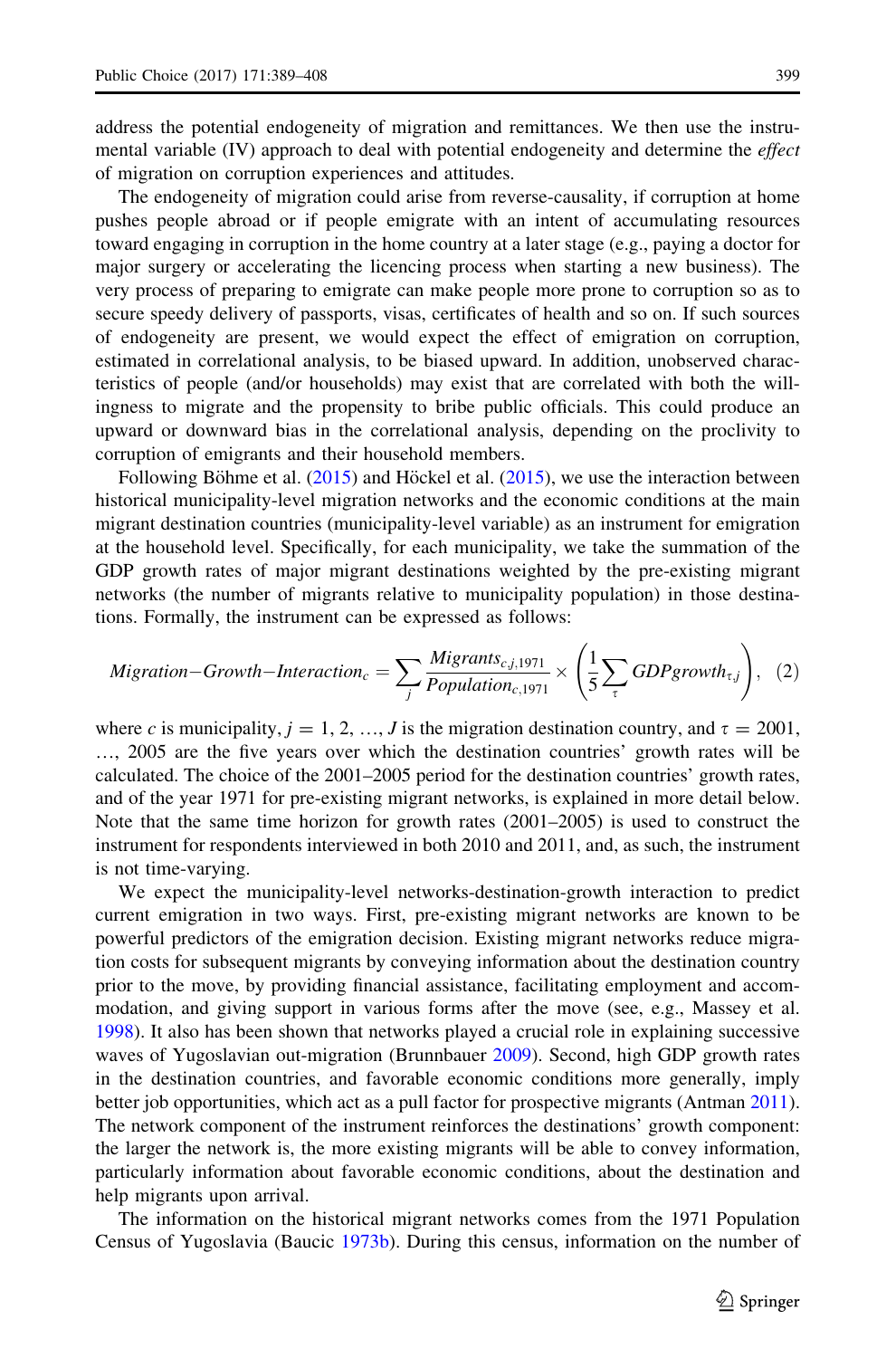migrants, as well as migrants' gender, age, education and, crucially for this study, destination countries, $14$  was supplied by migrants' family members and, when the whole household had emigrated, by neighbors. Only the records on ''Yugoslav workers temporarily employed abroad'' were collected by the census: the data thus capture only guest worker migration flows, which started in the mid-1960s and hit their peak in 1971, and underestimate the total stock of Yugoslav emigrants at that time. Importantly for our study, all information on migrant stocks is available at municipality/commune level.

We represent economic conditions at the migrant destinations by the average of the destination countries' GDP growth rates in the 2001-to-2005 time-span. That period precedes the advent of the global recession and is characterized by strong economic growth across most of the world, sending a strong signal to prospective migrants. Our IV analysis will, thus, capture the effects of migration and remittances that are driven by the relatively recent economic developments in historical migrant destinations.

The exogeneity of the instrument has to be considered from the point of view of both its network and its GDP growth component. One can convincingly rule out any direct effect of the destination countries' GDP growth rates on corruption outcomes in the migrants' countries of origin: it is difficult to think of channels through which economic conditions in foreign countries would lead to differential corruption outcomes within a migrant's source country—apart from the effect running through migration. The possibility that historical migration networks, the other component of the instrument, might be directly related to home-country corruption invites some discussion.<sup>15</sup> For example, it is not inconceivable that local guest worker emigration in the 1960s and 1970s might have been driven by the local-level corruption at that time. If such local corruption persisted, the historical migration networks may be directly related to differences in corruption incidence today. An ideal solution would be to control for the local-level prevalence of corruption in the Yugoslavia of the 1960s and 1970s. Such data, however, are not available. Instead, we use the 1971 municipality-level illiteracy rate, sourced from the 1971 Yugoslav Population Census, as a proxy for local-level development and corruption in both stages of the IV estimation  $^{16}$ 

To validate the network component of our instrument further, it is useful to outline the actual reasons behind the local-level variation in the early 1970s' migration rates. First, the variation can be traced back to the different regional rates of migration that the countries of ex-Yugoslavia experienced at the turn of the 20th century and the interwar period (Baucic [1973a;](#page-18-0) Brunnbauer [2009](#page-18-0)). This, for example, explains why certain regions of Croatia and the Dalmatian coast of Bosnia and Herzegovina were the first to embrace guest-worker emigration opportunities, exhibiting the highest municipal rates of emigration. Prior to WWI, those regions were part of the Austro-Hungarian Empire (which had a particularly favorable emigration regime), had close access to seaports and, in addition, were subject to agricultural shocks (e.g., the *Phylloxerra* epidemics that destroyed much of the profitable Dalmatian wine industry (Mlinaric [2009](#page-19-0); Brunnbauer [2009](#page-18-0))). Those factors

<sup>&</sup>lt;sup>14</sup> The data are available for the major migrant destinations: Austria; Australia; Canada and the United States (jointly); France; Sweden and the Benelux countries (jointly); Switzerland; and West Germany.

<sup>&</sup>lt;sup>15</sup> This said, historical region-level migration rates have been used as stand-alone instruments for current migration in Mexico (McKenzie and Rapoport [2011](#page-19-0); Pfutze [2012](#page-19-0)).

<sup>&</sup>lt;sup>16</sup> It is noteworthy that the illiteracy rate tends to be insignificant in the first-stage regression, which might suggest that the local-level development and corruption were not principal drivers of the guest-worker emigration in ex-Yugoslavia. Our overall results remain unchanged if the illiteracy rate is excluded from the analysis. See also the Supplementary Information for correlations between current corruption outcomes and 1971 local-level emigration (including by destination) as well as current emigration at the local level.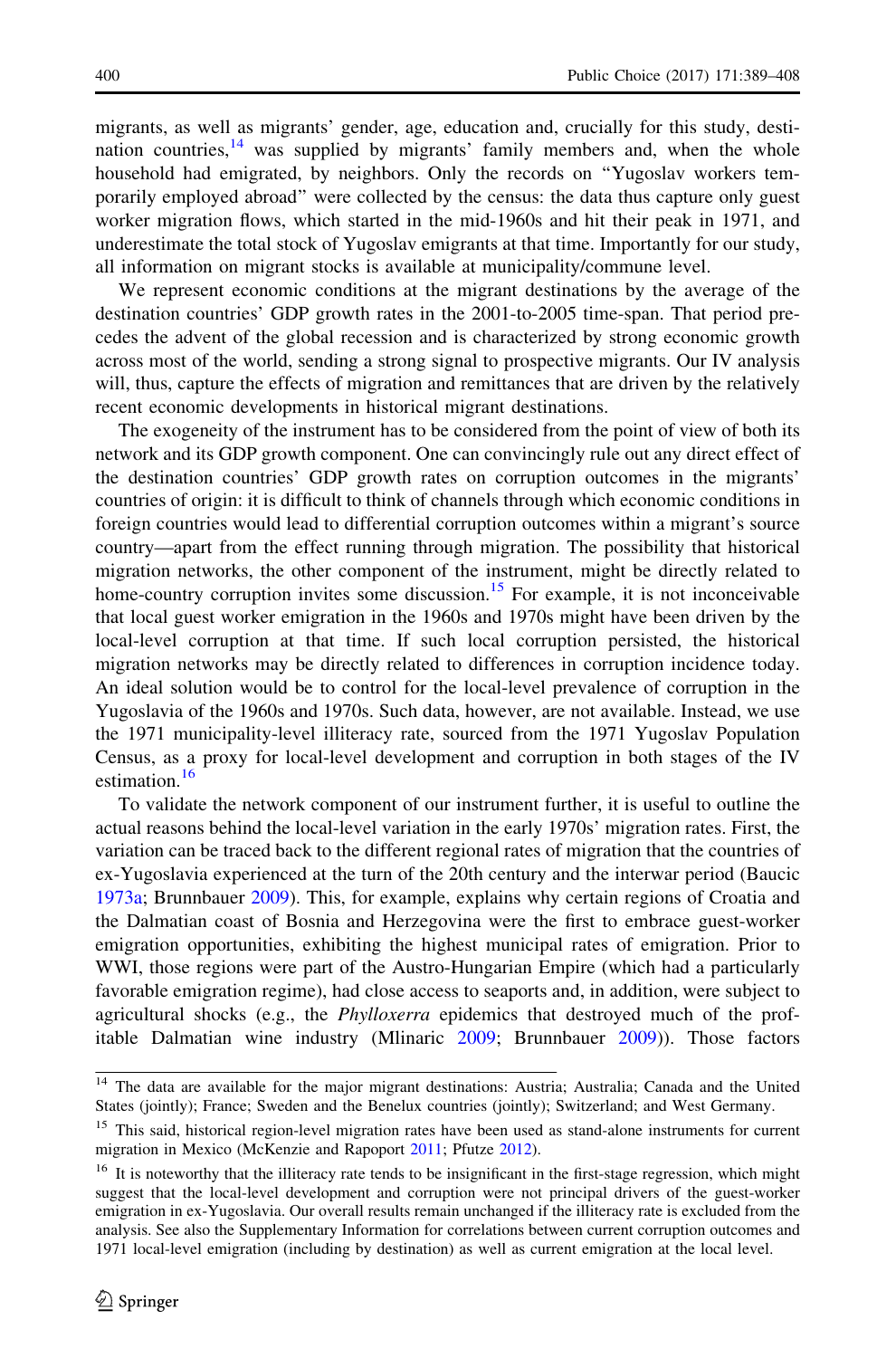<span id="page-12-0"></span>contributed to early out-migrations from the region and to the development of strong cultures of migration that have persisted.

The demand-driven nature of bilateral recruiting and guest worker migration programs is another reason why emigration rates exhibited regional variation. Representatives of host countries' manufacturing companies recruited workers directly, in some cases through the Yugoslav state employment agencies. However, the distribution of foreign recruiters within Yugoslavia was uneven. For example, manufacturers from West Germany, the most important destination of Yugoslav migrants, recruited workers from specific regions in Yugoslavia, because they had good experience with workers from these regions (Novinscak [2009\)](#page-19-0).

It should also be stressed that the early guest-worker out-migration from Yugoslavia clearly was considered, by both migrants and the ruling elites, to be temporary. Migrants often young, low-skilled men with agricultural backgrounds—went abroad to earn money that they planned to invest back home in building/extending houses or buying land and agricultural machinery (Pichler [2009](#page-19-0); Novinscak [2009\)](#page-19-0). Property sales at home were rare, and the immediate family (spouse, children) typically were left behind, confirming return intentions of the first guest-worker migrants (Brunnbauer [2009](#page-18-0)). This, again, does not support a possible conjecture that the guest worker migration was driven by the extent of local corruption.

Overall, the context and demand-side-managed nature of the guest worker out-migration in former Yugoslavia, coupled with the use of within-region variation in migration rates and a control for local-level development at the time of migration, render it very unlikely that the variations in historical local-level migration rates are related directly to today's local-level corruption. This makes us confident that the network component of the network-growth interaction instrument is exogenous to present-day corruption.

#### 5 Results

#### 5.1 Correlational evidence

Table [3](#page-9-0) reports the results of the bribery experience and corruption attitude models, which do not address endogeneity. Here and in what follows, we report only the results for the variables of interest; full econometric output and a commentary on the coefficients of control variables can be found in the Supplementary Information document. A strong positive association exists between being a migrant household and having contacted a public official in the past 12 months (specification 1); in terms of (average) marginal effects, members of both remittance-recipient and non-recipient migrant households are 7.4 percentage points more likely to have contacted officials relative to people in nonmigrant households. Among those who contacted public officials, the coefficients on the two migration variables are insignificant—migrant households are as likely to pay bribes as non-migrant households (specification 2). A strong positive association also exists between having relatives abroad and having been asked for a bribe by a public official: the marginal effects are 3.3% for non-recipient migrant households and 4.9% for households receiving remittances (specification 3); note, however, that the difference between the estimated coefficients for the two groups is statistically insignificant (Prob  $>$  Chi<sup>2</sup> = 0.105). Concerning the attitudes towards bribery (specifications 4 and 5), the associations between the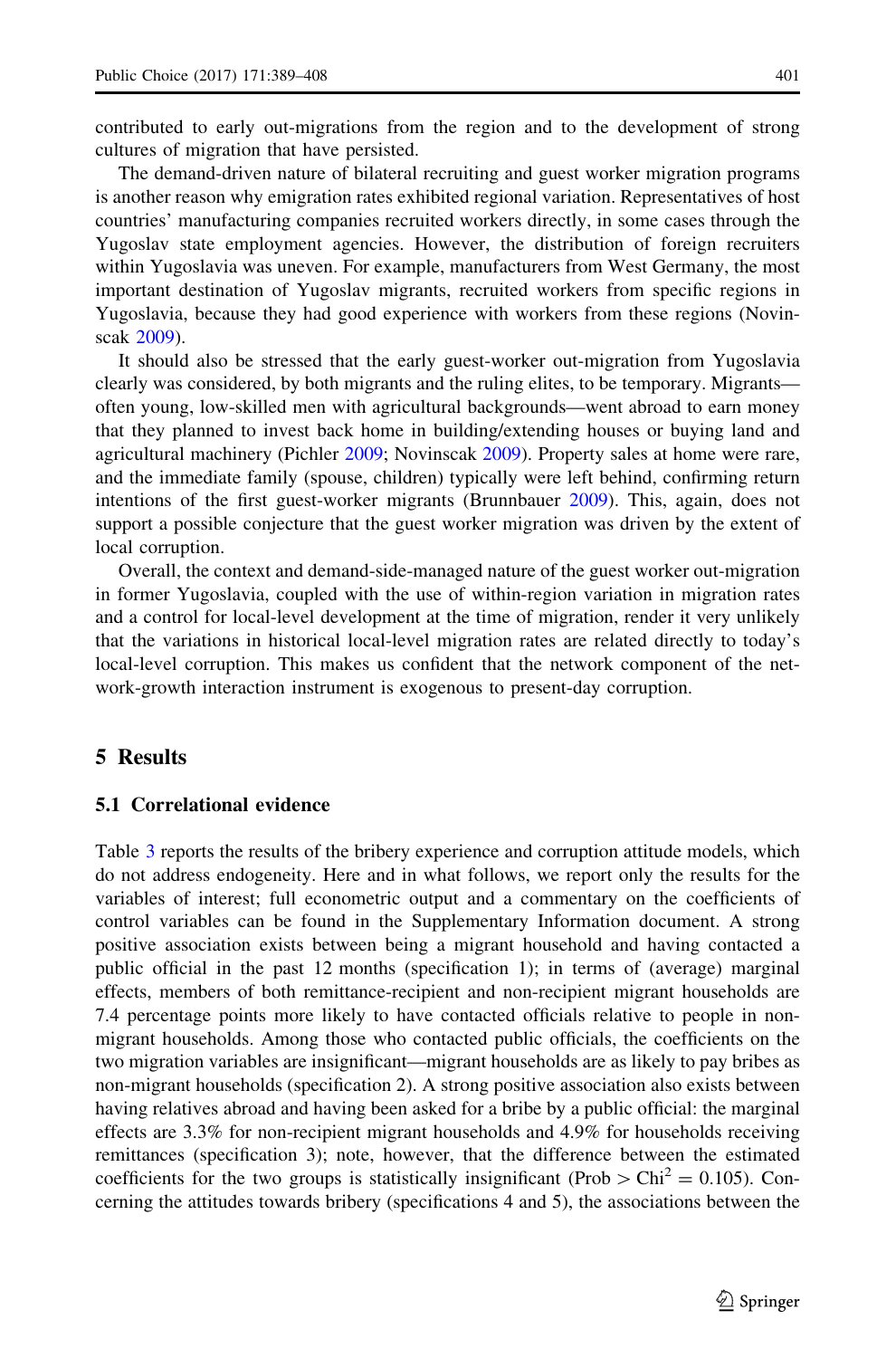|                                         | Contacted<br>public official<br>(1) | Contacted<br>public official<br>(2) | Paid a<br>bribe<br>(3) | Paid a<br>bribe<br>(4) | Was asked<br>for bribe<br>(5) | Was asked<br>for bribe<br>(6) |
|-----------------------------------------|-------------------------------------|-------------------------------------|------------------------|------------------------|-------------------------------|-------------------------------|
| Relatives abroad,<br>no remittances     | 0.401<br>(2.274)                    |                                     | $-1.409**$<br>(0.632)  |                        | $-1.763***$<br>(0.481)        |                               |
| Remittances                             |                                     | 0.677<br>(2.372)                    |                        | $-1.686**$<br>(0.744)  |                               | $-0.655$<br>(1.911)           |
| Socio-<br>demographic<br>controls       | Yes                                 | Yes                                 | Yes                    | Yes                    | Yes                           | Yes                           |
| Country/region<br>fixed effects         | Yes                                 | Yes                                 | Yes                    | Yes                    | Yes                           | Yes                           |
| Year dummy<br>(2011)                    | Yes                                 | Yes                                 | Yes                    | Yes                    | Yes                           | Yes                           |
| Instrument (Network-growth interaction) |                                     |                                     |                        |                        |                               |                               |
| First-stage<br>coefficient              | $0.643***$                          | $0.700***$                          | $0.713***$             | $0.829***$             | $0.643***$                    | $0.700***$                    |
| F test of<br>excluded<br>instrument     | 16.68                               | 16.20                               | 20.91                  | 24.00                  | 16.68                         | 16.20                         |
| Observations                            | 10,788                              | 9621                                | 7803                   | 6871                   | 10,788                        | 9621                          |
| Prob > Chi <sup>2</sup>                 | 0.000                               | 0.000                               | 0.000                  | 0.000                  | 0.000                         | 0.000                         |

<span id="page-13-0"></span>Table 4 Relatives abroad, remittances, and bribery experience: IV probit results

\*\*\*  $p < 0.01$ ; \*\*  $p < 0.05$ ; \*  $p < 0.1$ , robust standard errors, clustered at the municipality level, in parentheses. Only respondents who had a contact with public officials are included in specifications 3 and 4. See Supplementary Information for complete econometric output

migration-related variables, on the one hand, and accepting bribe offers and bribe-taking behavior, on the other, are statistically insignificant.<sup>17</sup>

#### 5.2 Instrumental variable results

Having one instrument (network-growth interaction) for both remittance-recipient and nonrecipient migrant households is not conducive to performing IV estimations that jointly include two endogenous regressors. Instead, we run separate IV estimations for recipientand non-recipient migrant households. To make sure that the effect of these variables is obtained by comparing migrant to non-migrant households, the models estimating the effect of receiving remittances exclude migrant households not receiving remittances, and the models estimating the effect of being a non-recipient migrant household exclude remittance receivers. This procedure also ensures that the reference group (non-migrant households) is the same in the non-IV and IV estimations, allowing a comparison of results.

The results of IV estimations for the bribery experience and attitudes models are shown in Tables 4 and [5.](#page-14-0) The results suggest that the instrument performs well in the first stage:

<sup>&</sup>lt;sup>17</sup> Given that the results presented in Table [3](#page-9-0) are likely to be correlated with each other, we have estimated models 2 and 3 with a bivariate probit and models 4 and 5 with the seemingly unrelated regressions (SUR). The results of these estimations are consistent with those presented in Table [3.](#page-9-0)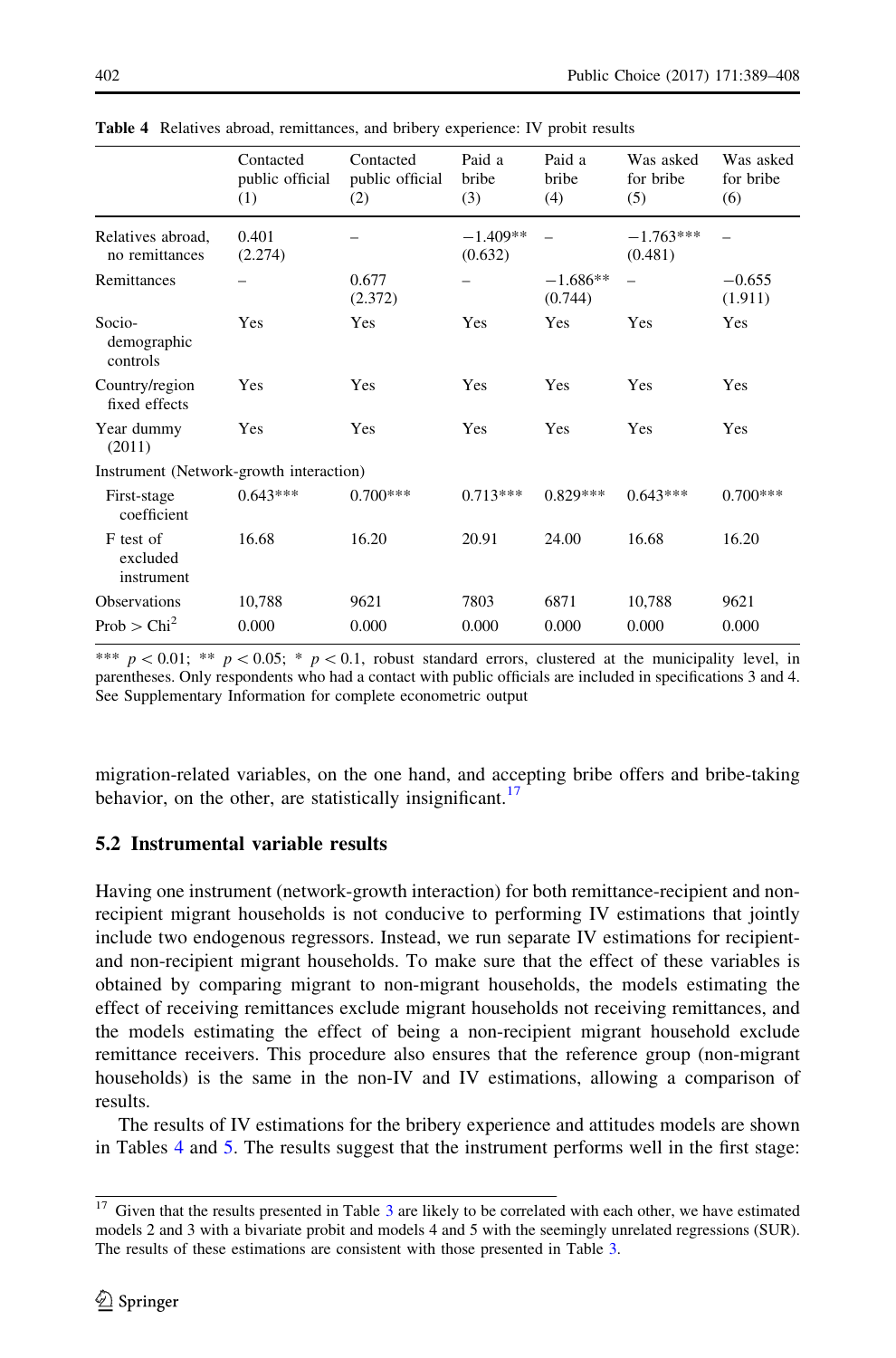|                                         | Accept bribe<br>offering<br>(1) | Accept bribe<br>offering<br>(2) | Accept bribe taking<br>by officials<br>(3) | Accept bribe taking<br>by officials<br>(4) |  |  |
|-----------------------------------------|---------------------------------|---------------------------------|--------------------------------------------|--------------------------------------------|--|--|
| Relatives abroad, no<br>remittances     | $-0.878$<br>(1.074)             |                                 | $-2.789***$<br>(1.037)                     |                                            |  |  |
| Remittances                             |                                 | $-1.619$<br>(1.058)             |                                            | $-3.091**$<br>(1.286)                      |  |  |
| Socio-demographic<br>controls           | Yes                             | Yes                             | Yes                                        | Yes                                        |  |  |
| Country/region fixed<br>effects         | Yes                             | Yes                             | Yes                                        | Yes                                        |  |  |
| Year dummy (2011)                       | Yes                             | Yes                             | Yes                                        | Yes                                        |  |  |
| Instrument (Network-growth interaction) |                                 |                                 |                                            |                                            |  |  |
| First-stage coefficient                 | $0.644***$                      | $0.711***$                      | $0.651***$                                 | $0.716***$                                 |  |  |
| F test of excluded<br>instrument        | 16.87                           | 17.27                           | 17.20                                      | 17.38                                      |  |  |
| <b>Observations</b>                     | 10,482                          | 9360                            | 10,426                                     | 9311                                       |  |  |
| Prob > F                                | 0.000                           | 0.000                           | 0.000                                      | 0.000                                      |  |  |

<span id="page-14-0"></span>Table 5 Relatives abroad, remittances, and attitudes towards bribery: 2SLS results

\*\*\*  $p < 0.01$ ; \*\*  $p < 0.05$ ; \*  $p < 0.1$ , robust standard errors, clustered at the municipality level, used to calculate regressors' level if significance. See Supplementary Information for complete econometric output

the network-growth interaction instrument is a positive and significant predictor of being both a remittance-recipient and non-recipient migrant household (complete first-stage results can be found in Supplementary Information). The value of the F-test on the excluded instrument, performed after the first-stage estimation,  $^{18}$  ranges from 16 to 24, depending on the sample. Values in this range exceed the ''rule of thumb'' threshold of 10, which can be used to assess weak identification in IV models with clustered standard errors (Baum et al. [2007\)](#page-18-0). This estimate indicates that the instrument is relevant and the estimations do not suffer from weak identification.

Specifications (1) and (2) of Table [4](#page-13-0) report the second-stage results of the IV probit models, estimating the effect of out-migration on contacting public officials. The coefficients of both remittance-recipient and non-recipient migrant households are statistically insignificant in the contact model, meaning that out-migration has no effect on the likelihood of contacting public officials. Conditional on contacting public officials, migration reduces the likelihood of bribe payment (specifications 3 and 4): the coefficients on both remittance-recipient households and non-recipient migrant households are negative and significant at the 5% level. In terms of marginal effects, having friends or relatives abroad who do not send remittances back home reduces the likelihood of bribe payments by 34 percentage points, and receiving remittances reduces the likelihood of bribe payments by 40 percentage points. We are cautious about claiming that the estimates for the two migrant

<sup>&</sup>lt;sup>18</sup> In the models with continuous dependent variables (acceptance of bribe offering and bribe taking), that we estimate with 2SLS (ivreg2 in Stata), the F-test on the excluded instrument corresponds to the Kleibergen-Paap test of weak identification. In the models with binary dependent variables (contacted public official, paid a bribe, was asked for bribe), that we estimate with the IV probit (ivprobit in Stata), the F-test on the excluded instrument is not routinely available, which is why we perform it ourselves after running the first-stage regressions.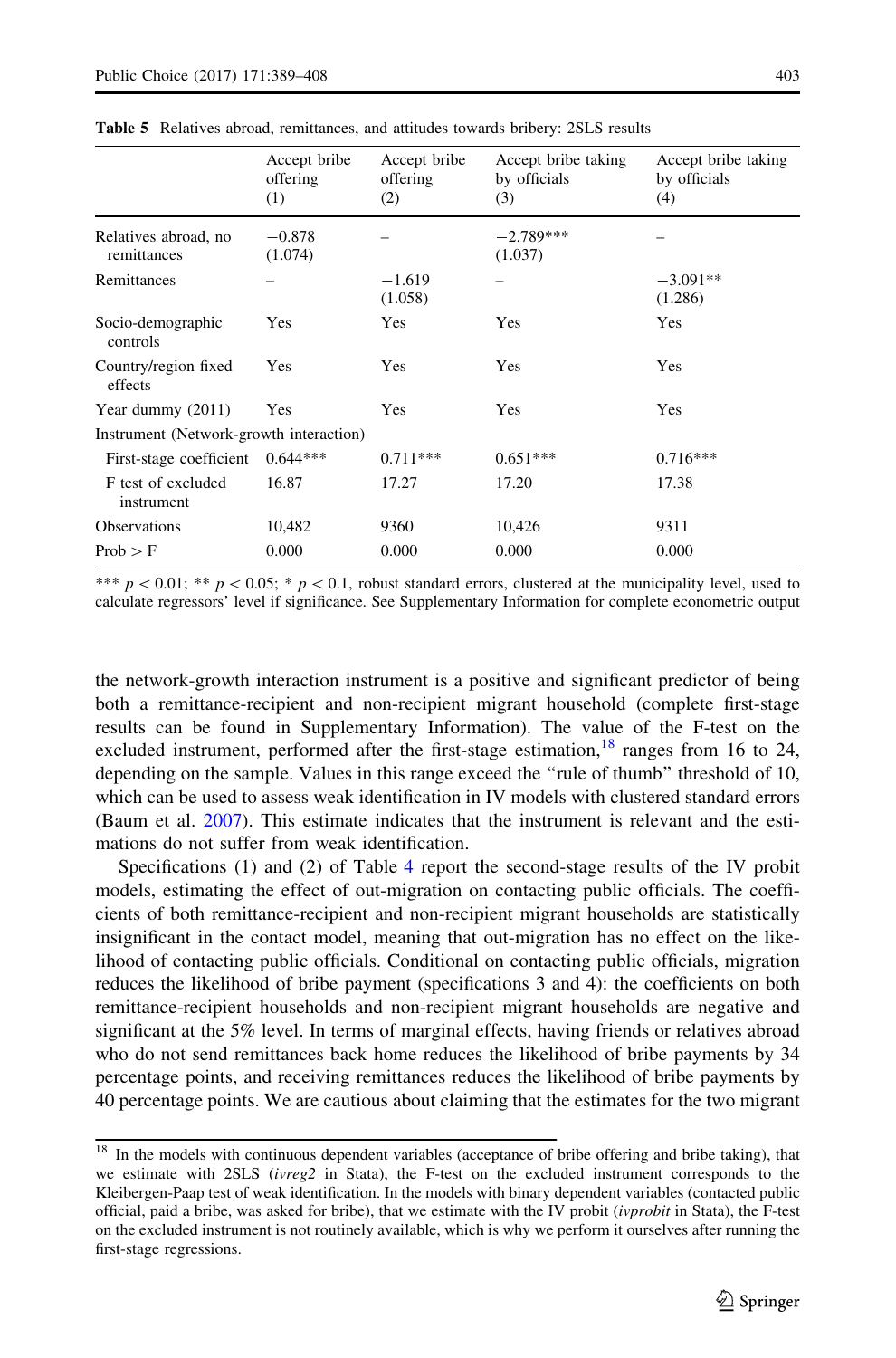household groups are different, as the 95% confidence intervals of the estimated coefficients overlap substantially.<sup>19</sup> Finally, specifications 5 and 6 suggest that having friends or relatives abroad who do not send remittances reduces the likelihood of being asked for a bribe by a public official by 48 percentage points, while the coefficient for remittance recipients is negative but statistically insignificant.

The results of the IV estimations for the corruption attitudes models are shown in Table [5](#page-14-0). The estimates of the migration-related variables are negative in all cases, but statistically significant only for attitudes towards public officials' bribe taking. This result implies that out-migration renders public officials' bribe taking behavior less acceptable, although it does not change the acceptability of bribe offering—a type of double standard. The results also show that migrant households that receive monetary remittances tend to be less tolerant of bribe solicitations than migrant households that do not receive remittances; that said, the 95% confidence intervals for the estimated coefficients have a substantial overlap  $[(-4.822, -0.756)$  and  $(-5.611, -0.570)$  for specifications 3 and 4], meaning that the difference between them may be zero in the statistical sense.

Finally, our results hold up to several robustness and sensitivity checks (including alternative time spans of host country growth rates for the instrument and variation in the corruption levels in migrant destination countries). A summary can be found the Supplementary Information document.

### 5.3 Discussion

The results of our instrumental-variable analysis suggest that, for those staying behind, emigration of friends and relatives has the following effects: (1) it reduces the likelihood of bribing public officials; (2) it renders bribe taking behavior by public officials less acceptable; (3) it reduces the likelihood of being asked for bribes by public officials.

Findings (1) and (2) can be interpreted as supporting the hypothesis that migrants transfer norms and practices across borders. As the principal destinations of migrants from the former Yugoslav region are industrialized market economies with relatively low levels of corruption, norms and practices that are less tolerant of bribery and corruption are, in this interpretation, transmitted through migration. This result lends support to the Levitt ([1998\)](#page-19-0) concept of social remittances, corroborates and extends the household-level evidence that migration reduces informal payments in the public education sector (Höckel et al. [2015](#page-19-0)), complements country-level evidence that migration leads to more control of corruption (Beine and Sekkat [2013\)](#page-18-0), and aligns with the broader literature on the effects of migration on institutions.

Concerning monetary remittances, we find that both remittance-recipient and non-recipient migrant households are less likely to pay bribes and consider bribe taking behavior by public officials less acceptable. The estimated coefficients for the two groups are similar in size, which provides little support for the conjecture that migrant money enables people to offer bribes to public officials in order to get a quicker and better service, as well as for the conjectures that monetary remittances amplify the value transfer effect through communication and conditionality. Focusing on bribe solicitations paints a slightly different picture: having a migrant friend or relative who does not send remittances home reduces the likelihood of being asked for a bribe by a public official, but receiving remittances

<sup>&</sup>lt;sup>19</sup> The 95% confidence intervals for the coefficients of the variables of interest are  $(-2.647; -0.171)$  and  $(-3.141; -0.228)$  $(-3.141; -0.228)$  $(-3.141; -0.228)$  in specifications 3 and 4, respectively (Table 4). We compare confidence intervals here, as it is not straightforward to compare estimated coefficients from regressions based on different samples.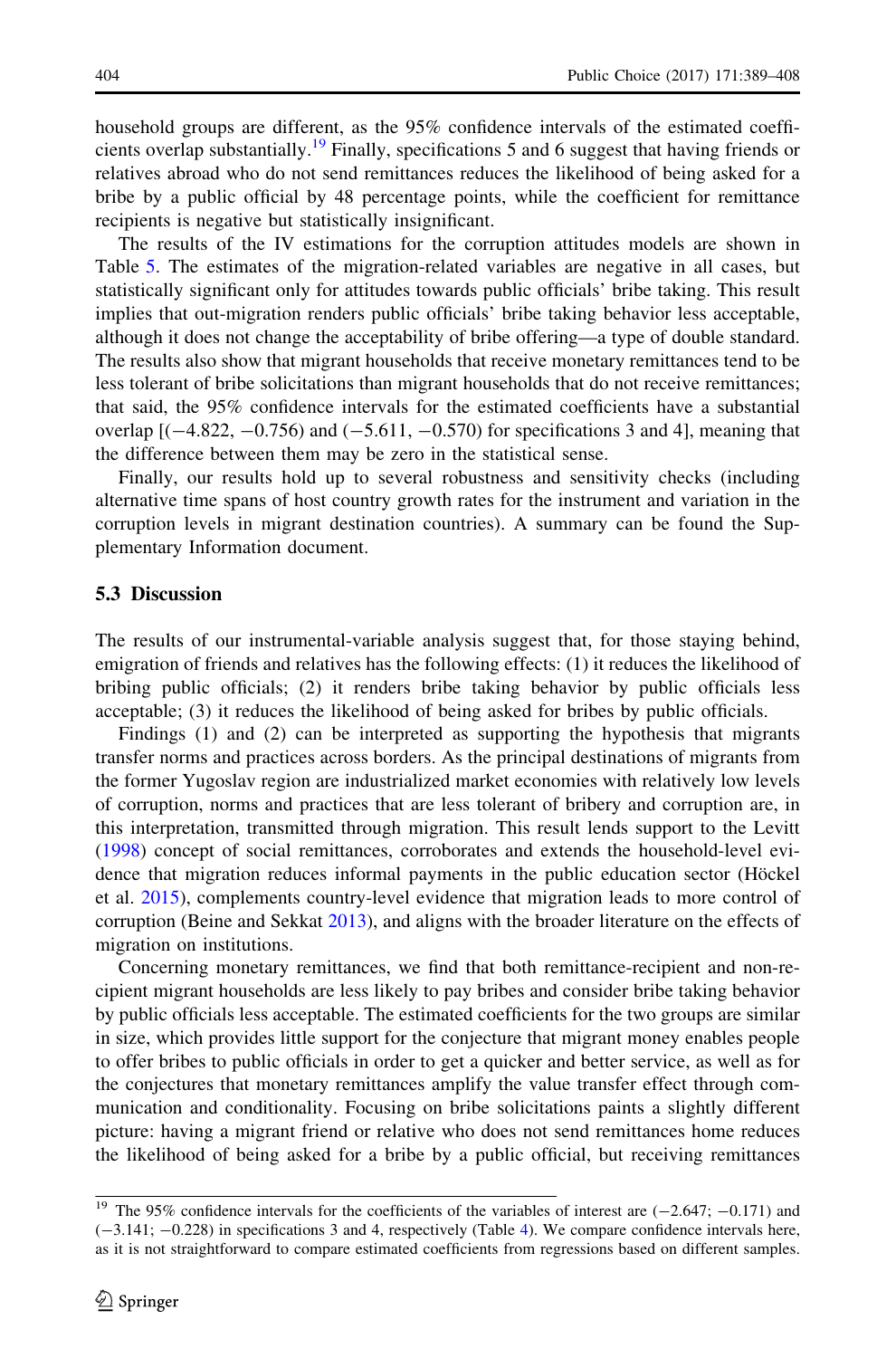counteracts this effect. Our interpretation is that corruption-prone public officials refrain from soliciting bribes from households with migrant connections, because they consider it too risky. Through the migration-induced value transfer, members of migrant households may be more likely to condemn and report bribe soliciting behavior by public officials. However, if a person is known to receive monetary remittances, s/he becomes a more attractive target for a public official, and the greater risk is accompanied by more lucrative prospects for monetary reward.

Next, the out-migration of friends and relatives and receiving monetary remittances makes the bribe-*taking/soliciting* behavior of public officials less acceptable. This finding aligns with the value transfer/social remittances hypothesis; in addition, remittance receivers could be less tolerant of bribe solicitations because they may feel they have more to lose than non-migrant households. Interestingly, our findings also suggest that neither emigration nor remittances have a significant effect on the acceptability of bribe-*offering* behavior by the users of public services. One possible explanation is that the transfer of norms and values applies primarily to the behavior of public officials rather than to public service users. This could be because migrants, immediately upon arrival in the host country, have to interact with public officials, and it is easier to internalize and transmit behavior standards that have been experienced directly. By contrast, the behavior of hostcountry public service users is more difficult to internalize, as the migrant typically is not privy to such interactions. Note, however, that without further information we cannot say with certainty what is driving the difference; therefore, the explanation presented here remains purely hypothetical.

Finally, our IV results also suggest that receiving monetary remittances does not reduce contact with public officials, countering the hypothesis that remittances encourage people to turn to the privately provided alternatives to public services (assuming that such alternatives exist). However, we also note a positive association between being a migrant household (with or without remittances) and having contacted a public official in the past 12 months; this may reflect the necessity to contact public officials whilst preparing for migration.

In several model specifications, our findings reveal differences in the results of the non-IV and IV estimations: regressions not accounting for endogeneity tend to overestimate the 'true' effect of emigration on corruption. Such an upward bias could be explained by reverse causality (migration that is driven by local-level corruption; households sending migrants abroad with the prospect of engaging in corrupt exchanges at a later stage; preparation for migration leading to more contacts with public officials and bribery) as well as by unobserved characteristics that make households both more likely to send a migrant abroad and be involved in corrupt exchanges. In addition, the difference between the non-IV and IV results could be explained partly by the fact that the instrument is defined at the locality level, while both the outcomes and the main regressors are individual-level variables.

It remains to mention some limitations and possible extensions of our analysis. First, we do not have information on the sizes of bribes and whether the amounts paid in bribes change over time. It is possible that, with greater emigration and pressure from migrants and their family members, corruption-prone public officials concentrate on a smaller number of households and ask for larger bribes (which would also reduce the likelihood of being caught). To test these conjectures, future work should use data from longitudinal surveys wherein respondents are asked about the amounts of money paid in bribes; more generally, longitudinal data would also help control for time-invariant household heterogeneity potentially affecting both emigration and corruption.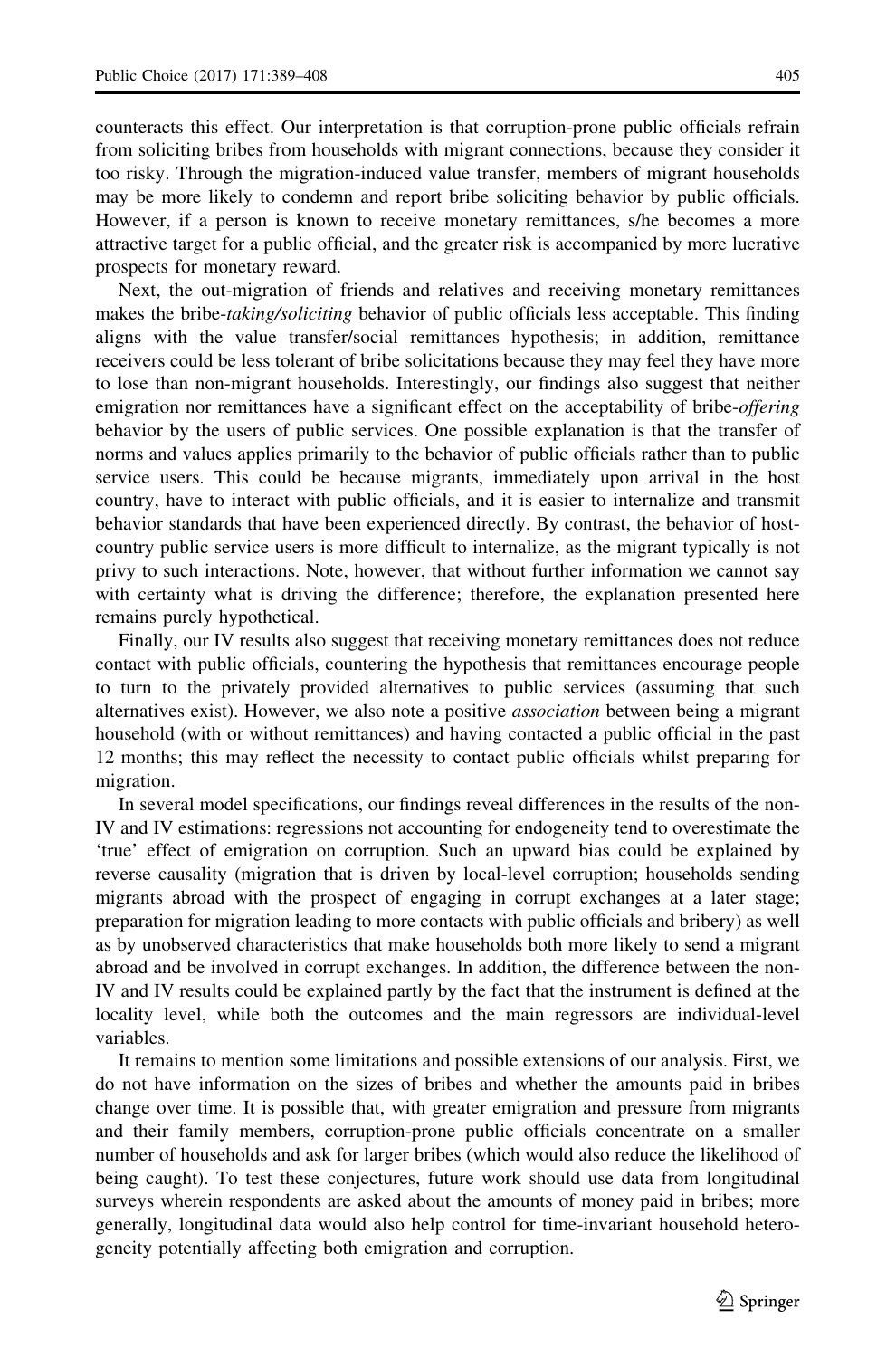Second, we have hypothesised that migrants transfer anti-corruption-related norms and practices to their family members back home and have provided quantitative results that are consistent with this hypothesis. However, the exact mechanisms behind such transfers, which could involve visits, return migration and correspondence, remain to be clarified. This issue is policy-relevant, as the authorities in migration-sending countries may wish to facilitate (or block) specific channels through which migration affects corruption. Qualitative research could provide more insights into how exactly institutional norms and practices are transferred from migrants to their family members back home.

Third, one could extend the theoretical framework by assuming that corrupt officials anticipate that migration will put pressure on them. If that is the case, the officials may try to limit migration by being less corrupt<sup>20</sup> or, as mentioned in footnote 3 of this paper, by behaving strategically to influence migration. While it is beyond the scope of this paper to fully engage and test the predictions of such an extended model, future research, supported by suitable data, could provide answers on whether public officials pre-emptively respond to the anticipated threats of migration and how this modifies the emigration-corruption relationship.

#### 6 Conclusion

The purpose of this paper was to investigate whether migration affects corruption in the migrants' countries of origin. Using data from the Gallup Balkan Monitor survey in instrumental variable analysis, we found that out-migration of family members or close friends reduces the likelihood of bribing public officials, makes the bribe-taking behavior of public officials less acceptable, and reduces the likelihood of being asked for a bribe by a public official. Receiving monetary remittances can counteract the beneficial effect of migration on corruption—this is the case with respect to the likelihood of being solicited for a bribe by a public official.

Our findings suggest that migration, through the cross-border transfer of norms and practices, contributes to socioeconomic development by reducing one of the world's biggest growth-retarding elements—corruption. This points in the direction of liberalizing travel and communication between migrants and their home countries to facilitate the transfer of normative intangibles (examples of policies that could be considered by decision makers in both destination and origin countries are visa-free travel, double citizenship and incentives for diasporas to interact with home communities). Our findings also identify a group of people—migrant households receiving remittances—that are particularly exposed to bribe solicitations and toward whom corruption prevention policies could be directed.

Acknowledgements We thank the editors, two anonymous referees, Ulf Brunnbauer, Anda David, Frederic Docquier, Richard Frensch, Audrey Lenoel, Chris Parsons, Francisco Requena-Silvente, Michail Veliziotis, seminar and conference participants at the Universities of Milan, Oxford, Paris, Regensburg, West of England, Columbia, Tsinghua and Indian Institute of Management Bangalore for many helpful comments and suggestions. Financial support from Østfold University College and the Institute for East and Southeast European Studies (IOS Regensburg) is gratefully acknowledged.

Open Access This article is distributed under the terms of the Creative Commons Attribution 4.0 International License [\(http://creativecommons.org/licenses/by/4.0/\)](http://creativecommons.org/licenses/by/4.0/), which permits unrestricted use, distribution,

<sup>&</sup>lt;sup>20</sup> See also Haupt and Peters ( $2003$ ) for a similar argument in a theoretical framework linking labor mobility and interregional competition on public pensions.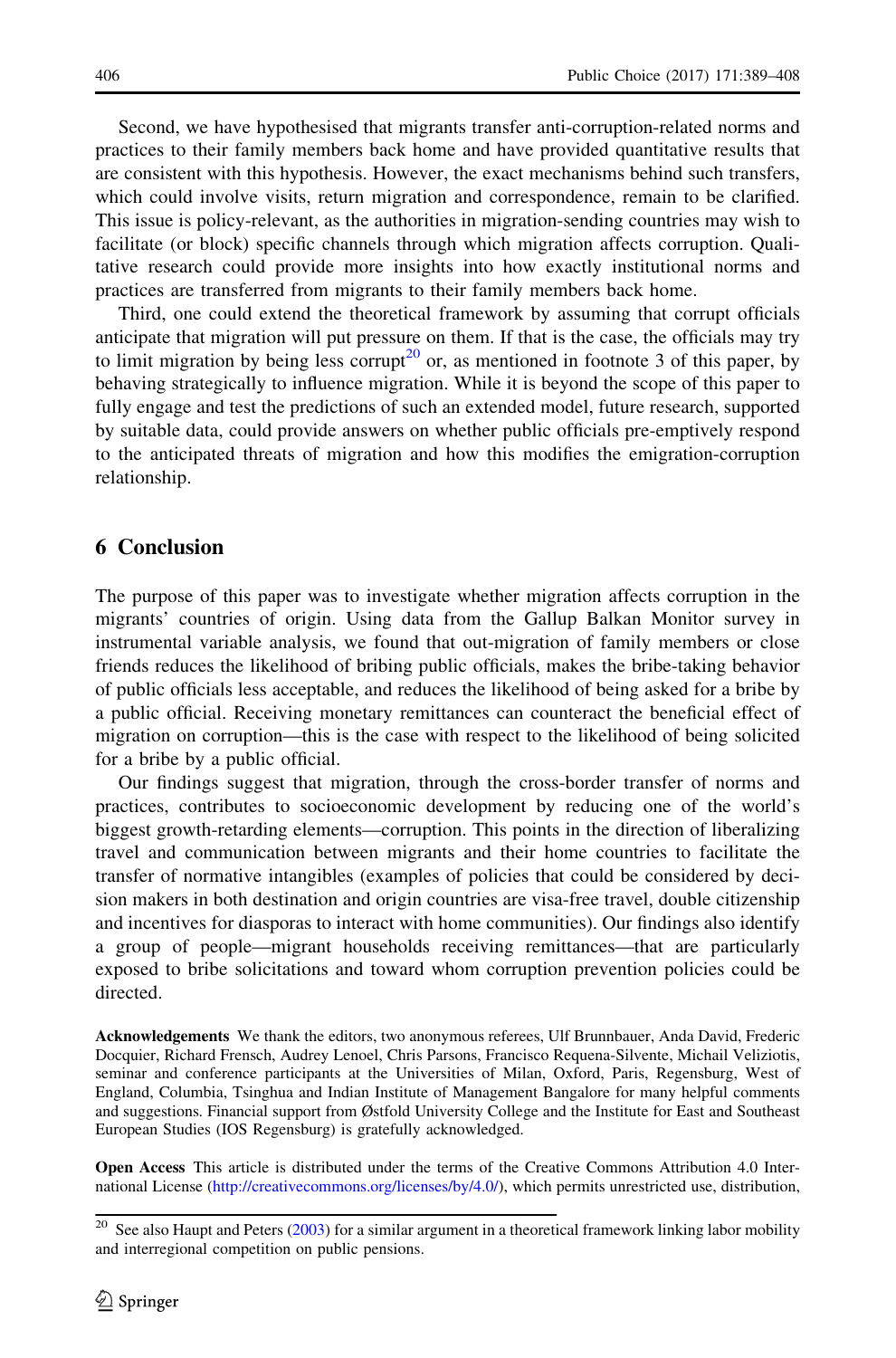<span id="page-18-0"></span>and reproduction in any medium, provided you give appropriate credit to the original author(s) and the source, provide a link to the Creative Commons license, and indicate if changes were made.

## **References**

- Abdih, Y., Chami, R., Dagher, J., & Montiel, P. (2012). Remittances and institutions: Are remittances a curse? World Development, 40(4), 657–666.
- Antman, F. (2011). The intergenerational effects of paternal migration on schooling and work: What can we learn from children's time allocations? Journal of Development Economics, 96(2), 200–208.
- Barsbai, T., Rapoport, H., Steinmayr, A. and Trebesch, C. (2017). The effect of labor migration on the diffusion of democracy: Evidence from a former soviet republic. American Economic Journal: Applied Economics (forthcoming).
- Batista, C., & Vicente, P. (2011). Do migrants improve governance at home? Evidence from a voting experiment. World Bank Economic Review, 25(1), 77–104.
- Baucic, I. (1973a). Yugoslavia as a country of emigration. *Migrations méditerranéennes 22* (pp. 56–66). Paris: CIHEAM.
- Baucic, I. (1973b). Radnici u inozemstvu prema popisu stanovništva Jugoslavije 1971 [Yugoslav workers abroad according to the 1971 Yugoslav census]. Zagreb: Institut za Geofrafiju Sveučilišta.
- Baum, C., Schaffer, M., & Stillman, S. (2007). Enhanced routines for instrumental variables/generalized method of moments estimation and testing. Stata Journal, 7(4), 465–506.
- Becker, S. O., Boeckh, K., Hainz, C., & Woessmann, L. (2016). The empire is dead, long live the empire! Long-run persistence of trust and corruption in the bureaucracy. The Economic Journal, 126(590), 40–74.
- Beine, M., & Sekkat, K. (2013). Skilled migration and the transfer of institutional norms. IZA Journal of Migration, 2, 9.
- Beine, M., Docquier, F., & Schiff, M. (2013). International migration, transfer of norms, and home country fertility. Canadian Journal of Economics, 46(4), 1406–1430.
- Berdiev, A. N., Kim, Y., & Chang, C. P. (2013). Remittances and corruption. Economics Letters, 118(1), 182–185.
- Bertoli, S., & Marchetta, F. (2015). Bringing it all back home: Return migration and fertility choices. World Development, 65, 27–40.
- Böhme, M. H., Persian, R., & Stöhr, T. (2015). Alone but better off? Adult child migration and health of elderly parents in Moldova. Journal of Health Economics, 39, 211–227.
- Bologna, J., & Ross, A. (2015). Corruption and entrepreneurship: evidence from Brazilian municipalities. Public Choice, 165(1), 59–77.
- Brunnbauer, U. (2009). Labour emigration from the Yugoslav region from the late 19th century until the end of socialism: Continuities and changes. In U. Brunnbauer (Ed.), Transnational societies, trans territorial politics. Migrations in the (post-)Yugoslav region, 19th–21st century. Munich: R. Oldenbourg Verlag.
- Burgess, K. (2012). Migrants, remittances and politics: Loyalty and voice after exit. Fletcher Forum of World Affairs, 36(1), 43–55.
- Chauvet, L., & Mercier, M. (2014). Do return migrants transfer political norms to their origin country? Evidence from Mali. Journal of Comparative Economics, 42(3), 630–657.
- Dimant, E., Krieger, T., & Meierrieks, D. (2013). The effect of corruption on migration, 1985-2000. Applied Economics Letters, 20(13), 1270–1274.
- Docquier, F., Lodigiani, E., Rapoport, H., & Schiff, M. (2016). Emigration and democracy. Journal of Development Economics, 120, 209–223.
- Dreher, A., & Gassebner, M. (2013). Greasing the wheels? The impact of regulations and corruption on firm entry. Public Choice, 155, 413–432.
- Haupt, A., & Peters, W. (2003). Voting on public pensions with hands and feet. Economics of Governance, 4(1), 57–80.
- Hirschman, A. (1970). Exit, voice, loyalty responses to decline in firms, organizations, and states. Cambridge, MA: Harvard University Press.
- Hladnik, M. (2009). From a dollar bill in an envelope to a petition to the White House: The significance of Slovenian migrants for those back home. In U. Brunnbauer (Ed.), Transnational societies, trans territorial politics. Migrations in the (post-)Yugoslav region, 19th–21st Century. Munich: R. Oldenbourg Verlag.